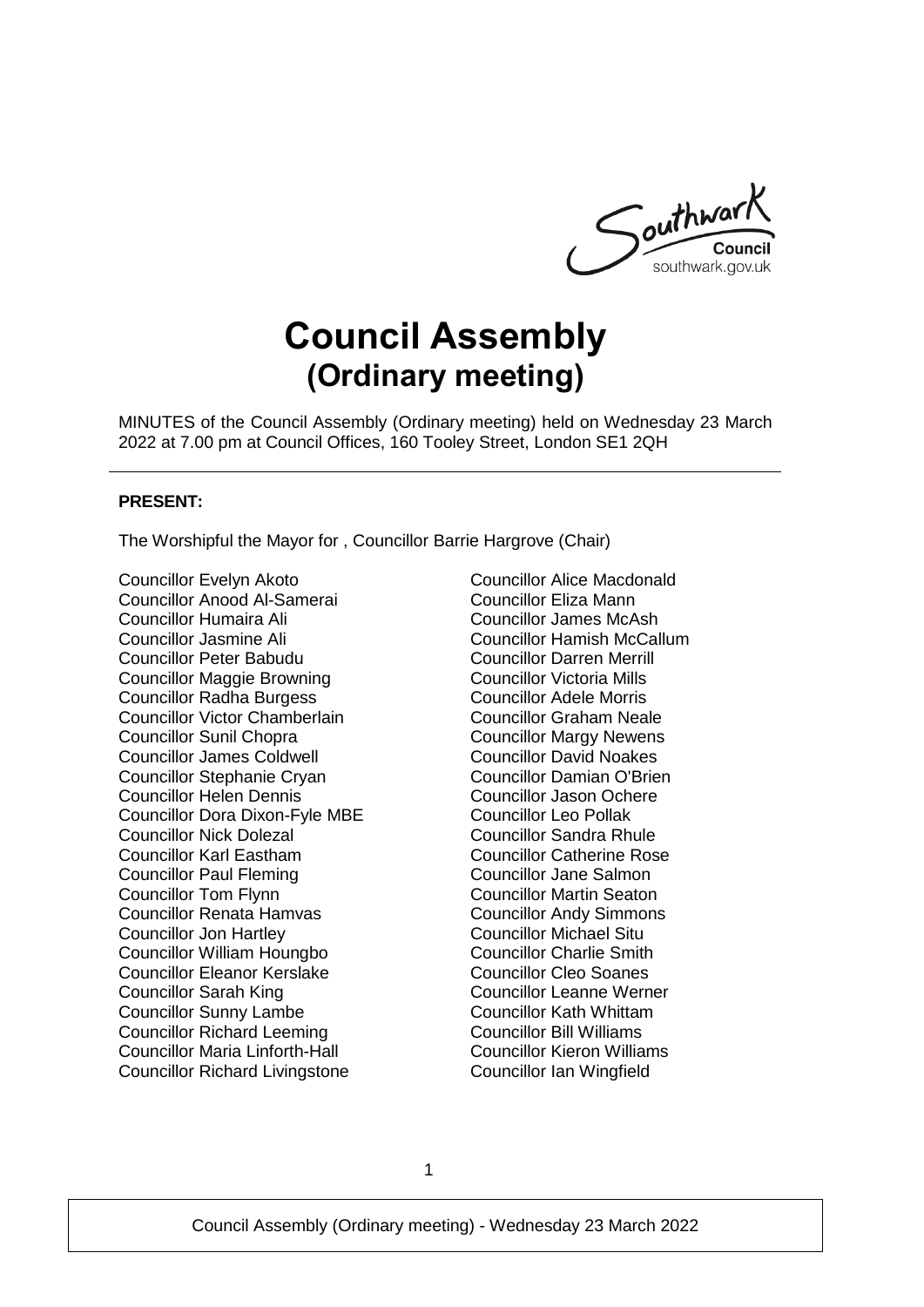# **1. PRELIMINARY BUSINESS**

# **1.1 APOLOGIES FOR ABSENCE**

Apologies for absence were received from Councillors Jack Buck, Gavin Edwards, Sirajul Islam, Peter John, Nick Johnson, Lorraine Lauder (on long term sickness absence), Rebecca Lury, Victoria Olisa and Dan Whitehead.

Apologies for lateness were received from Councillor Anood Al-Samerai.

## **1.2 ANNOUNCEMENTS FROM THE MAYOR, MEMBERS OF THE CABINET OR CHIEF EXECUTIVE**

The leader of the council, Councillor Kieron Williams, expressed his regret that Eleanor Kelly, the chief executive, is retiring, and offered his thanks for her service.

He also confirmed the council's support for the people of Ukraine, and his sadness in hearing the events there over the last month.

Councillor Hamish McCallum made a statement in recognition of Eleanor Kelly's work and career.

Councillor Victor Chamberlain made a statement in support of the people of Ukraine.

The Mayor of Southwark, Councillor Barrie Hargrove, moved a motion to bring Motion 5, Southwark's support for Ukraine, forward to after Motion 1. This was seconded by Councillor Stephanie Cryan, put to the vote, and agreed.

At this point, the programme motion was agreed:

The order of business and timings for the evening will be as follows:

| Time            | <b>Business</b>                                  |  |  |
|-----------------|--------------------------------------------------|--|--|
| $19:00 - 19:20$ | 1. Preliminary business and announcements        |  |  |
| $19:20 - 19:30$ | 2.2 Public question time                         |  |  |
|                 | Emma Dobinson                                    |  |  |
|                 |                                                  |  |  |
| $19:30 - 20:30$ | <b>Themed debate</b>                             |  |  |
|                 | <b>3.1 Community Evidence</b>                    |  |  |
| $minutes -$     | <b>Tustin Community Association</b><br>$\bullet$ |  |  |
| minutes'        | <b>Southwark Skills Centre</b>                   |  |  |
| speech)         | Mike Wilson, Pembroke House<br>$\bullet$         |  |  |
|                 | Southwark Youth Parliament                       |  |  |
|                 |                                                  |  |  |
|                 | 3.2 Motion on the Theme                          |  |  |
|                 | Councillor Kieron Williams, Leader of the<br>1.  |  |  |
| minutes)        | Council                                          |  |  |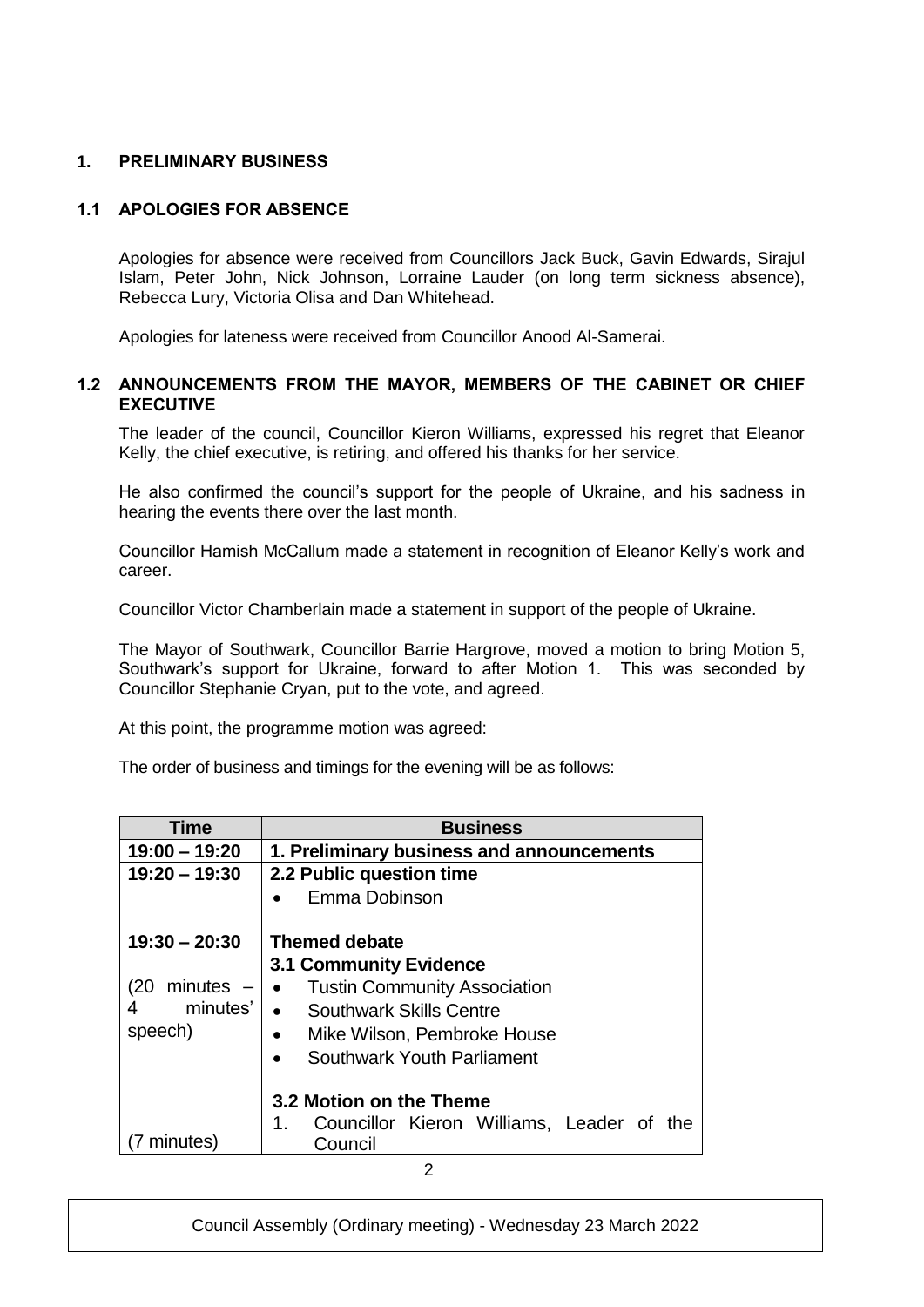| (5 minutes)     | Councillor Hamish McCallum, Leader of the<br>2.             |  |  |
|-----------------|-------------------------------------------------------------|--|--|
| (25 minutes)    | Opposition                                                  |  |  |
| (3 minutes)     | Themed debate open to all other councillors<br>3.           |  |  |
|                 | 4.<br>Cabinet member's right of reply to the debate         |  |  |
| $20:30 - 20:50$ | 4. Deputation requests                                      |  |  |
| minutes'<br>(5  | <b>Residents of East Dulwich (Royal Mail)</b><br>$\bullet$  |  |  |
| speech,         | Pecan (Right to Food)                                       |  |  |
| question to the | Residents of Aylwin Estate (safety concerns on<br>$\bullet$ |  |  |
| cabinet;<br>no  | their estate)                                               |  |  |
| questions from  |                                                             |  |  |
| members)        |                                                             |  |  |
| $20:50 - 21:25$ | <b>5.1 Members' Question Time</b>                           |  |  |
| (5 minutes)     | Late questions<br>$\bullet$                                 |  |  |
| (15 minutes)    | Members' questions to the leader                            |  |  |
| (15 minutes)    | Members' questions to the cabinet                           |  |  |
| $21:25 - 22:00$ | <b>5.2 Motions</b>                                          |  |  |
|                 | Motion 1 - Royal Mail                                       |  |  |
|                 | Motion 5 - Southwark's support for Ukraine (joint           |  |  |
|                 | motion)                                                     |  |  |
|                 | Motion 2 - Saving the Bermondsey Carnival                   |  |  |
|                 | Motion 3 - Right to Food                                    |  |  |
|                 | Motion 4 - Tamil Heritage Month (joint motion)              |  |  |
|                 | Motion 6 - Supporting Our Communities in Borough            |  |  |
|                 | and Bankside, and St George's                               |  |  |
|                 | Motion 7 – Representing our residents: a vibrant,           |  |  |
|                 | greener and safer Bermondsey                                |  |  |
|                 | Motion 8 - Protecting and improving Surrey Docks            |  |  |
| 22:00*          | 6. Reports                                                  |  |  |
|                 | 6.1 Member allowances scheme 2022-2023                      |  |  |
|                 | 6.2 Pay policy statement                                    |  |  |
|                 | 6.3 Appointment of chief executive (head of paid            |  |  |
|                 | service)                                                    |  |  |
|                 | 6.4 The Gambling Act 2005: Statement of gambling            |  |  |
|                 | licensing policy 2022-2025                                  |  |  |
|                 | 6.5 Council assembly dates and calendar<br>οf               |  |  |
|                 | meetings 2022-2023                                          |  |  |
|                 | 6.6 Special urgency and urgent implementation               |  |  |
|                 | decisions - annual report                                   |  |  |

\* subject to the guillotine rule; maximum 15 minutes debate per item. **Note:** Any time left remaining on any item will be rolled into the next items.

That the meeting be conducted as follows:

# **Item 3 - Themed debate**

3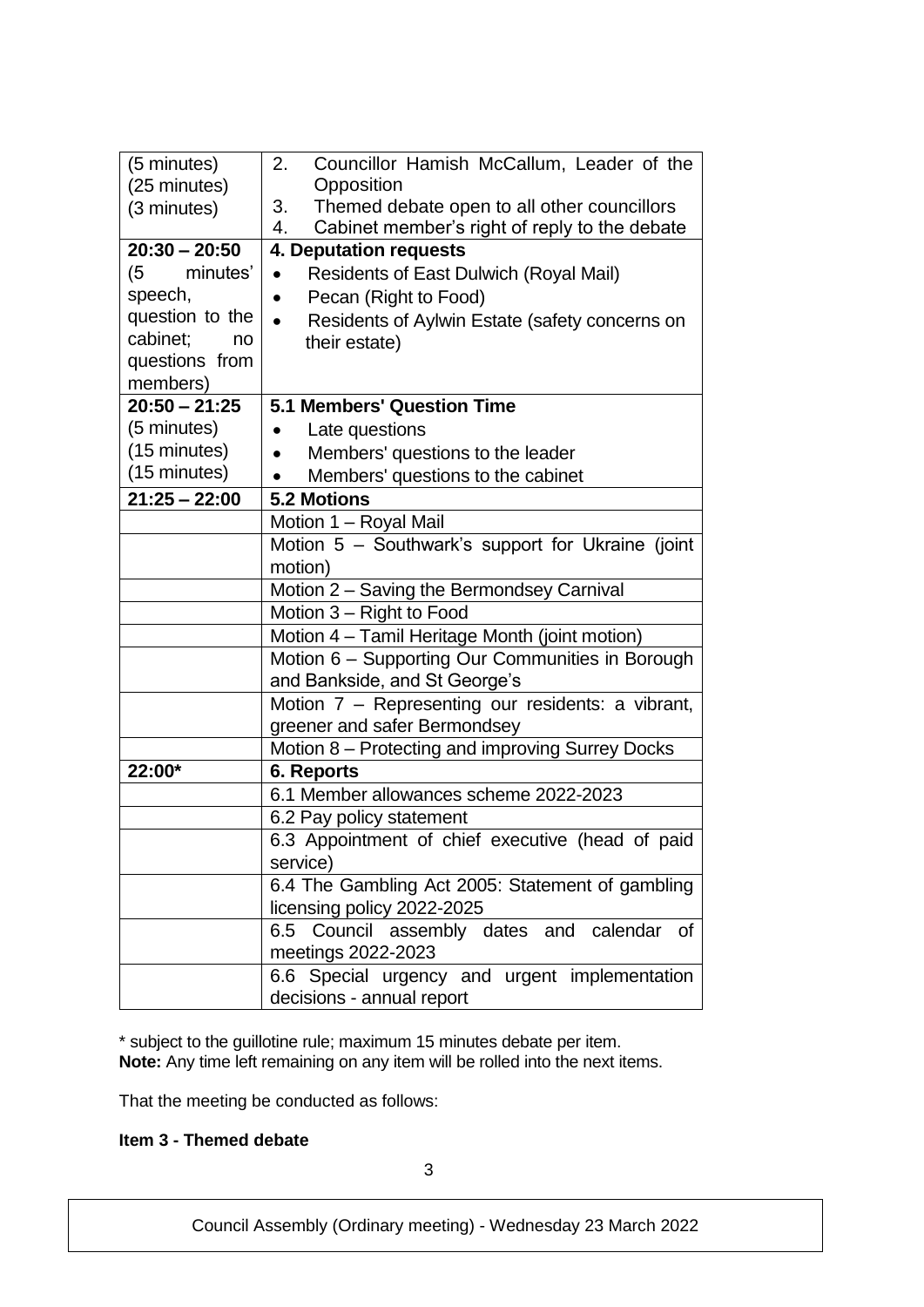# **Community Evidence Submissions**

To receive submissions from the groups listed in the themed section of the agenda:

- Tustin Community Association
- **•** Southwark Skills Centre
- Mike Wilson, Pembroke House
- Southwark Youth Parliament

## **Format**

A four minute presentation from the group.

#### **Themed debate**

To run as listed in the timings above.

#### **Item 4 - Deputations**

That the meeting agree to hear deputations from:

- Residents of East Dulwich
- Pecan
- Residents of Aylwin Estate

(Five minutes to speak; deputation question to relevant cabinet member, no questions from members)

#### **Item 5.2 General motions:**

Each motion to have a single debate, subject to the guillotine.

#### **5.2.1 Royal Mail**

To change the seconder of the amendment to Councillor Eliza Mann

#### **Item 6.1 Member allowances scheme 2022-23**

To vote on the amended report circulated in supplemental agenda no. 2

To change the mover of amendment G to Councillor Adele Morris To change the seconder of amendment G to Councillor Humaira Ali

## **1.3 NOTIFICATION OF ANY ITEMS OF BUSINESS WHICH THE MAYOR DEEMS URGENT**

## **1.4 DISCLOSURE OF INTERESTS AND DISPENSATIONS**

The monitoring officer gave all members a dispensation to vote on item 6.1: Member allowances scheme 2022-23. There were no other declarations.

# **1.5 MINUTES**

The minutes of the ordinary meeting of council assembly held on 23 February 2022 were

 $\Delta$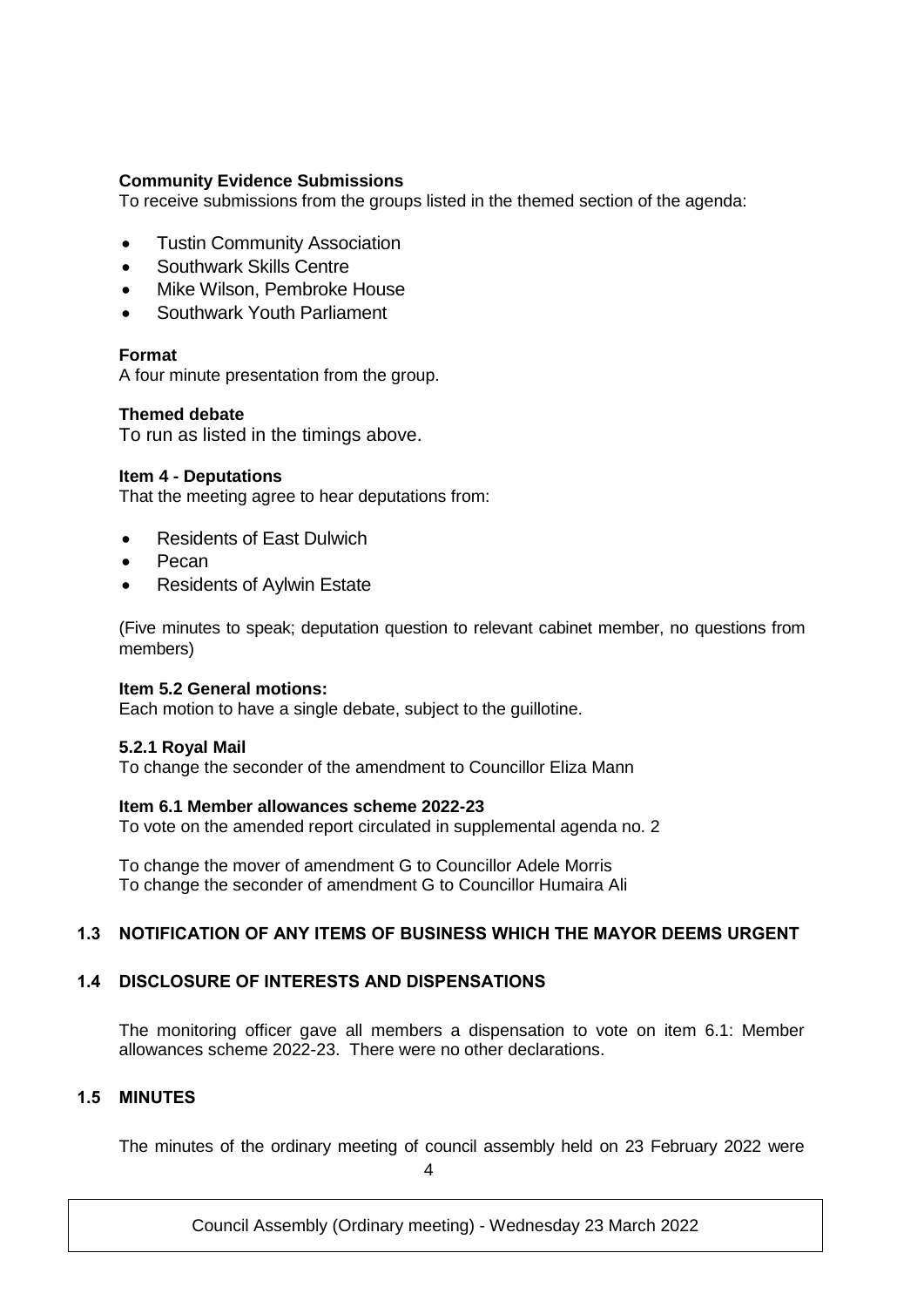agreed as a correct record.

# **2. ISSUES RAISED BY THE PUBLIC**

## **2.1 PETITIONS**

There were no petitions.

## **2.2 PUBLIC QUESTION TIME**

*(See page 1 of supplemental agenda 1 and additional papers circulated at the meeting)*

There was one question from the public, the answer to which had been circulated before the meeting. The public questioner asked one supplemental question.

# **3. THEMED DEBATE**

# **3.1 COMMUNITY EVIDENCE**

The meeting agreed to receive submissions from the following:

# **Tustin Community Association**

The representative spoke to the meeting for four minutes.

## **Southwark Skills Centre**

The representative spoke to the meeting for four minutes.

# **Mike Wilson, Pembroke House**

The representatives spoke to the meeting for four minutes.

## **Southwark Youth Parliament**

The representatives spoke to the meeting for four minutes.

## **3.2 MOTION ON THE THEME**

The leader of the council, Councillor Kieron Williams, presented the motion in the themed debate.

Councillor Hamish McCallum, the leader of the opposition, responded to the motion and proposed Amendment A.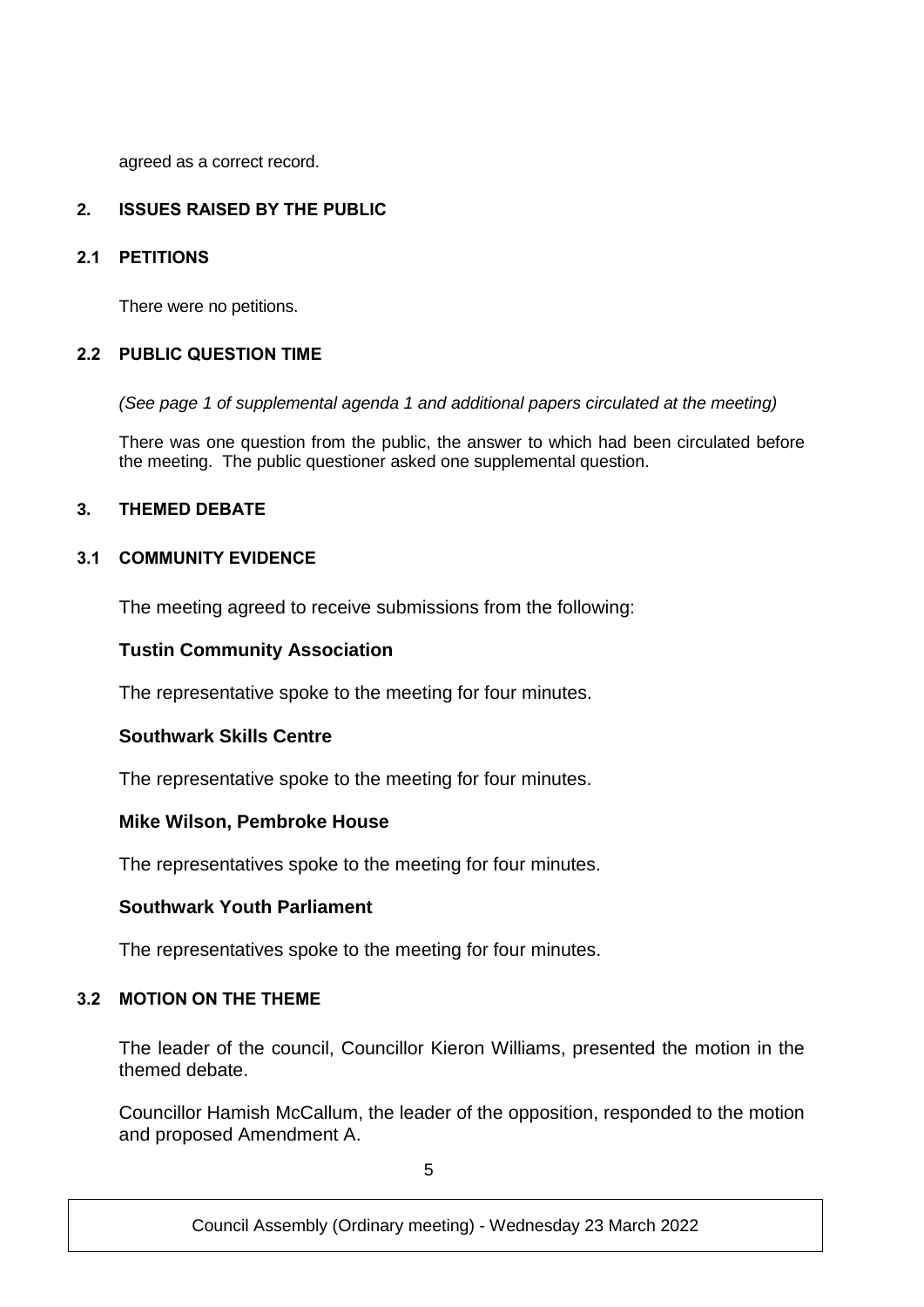Following debate (Councillors Eleanor Kerslake, Tom Flynn, David Noakes, Evelyn Akoto, Peter Babudu, Humaira Ali, Bill Williams, Leanne Werner, Karl Eastham and Anood Al-Samerai), Councillor Kieron Williams responded to the debate.

Amendment A was put to the vote and declared to be Lost.

The motion was put to the vote and declared to be Carried.

# **RESOLVED:**

# **For a Fairer, Greener, Safer Borough**

- 1. Council Assembly welcomes the huge progress that the council has made since Labour came to power in 2010, delivering a fairer, greener and safer future for all, building on Southwark Labour's vision for the borough. This includes:
	- a. Supporting 12,000 people into work since 2010, including 5,500 people supported into work since 2018 despite the significant challenge posed by the pandemic.
	- b. Creating 4,000 apprenticeships, the most of any London borough in the UK.
	- c. Halving the council's carbon emissions since 2018, delivering on a climate strategy independently ranked in the top 2 of 32 London boroughs.
	- d. Delivering on our pledge to plant over 10,000 trees
	- e. Achieving Green Flag status for 22 additional parks since 2010
	- f. On track to build and start 2,500 new council homes by May since 2014 and agreed a new Southwark Plan which will deliver 40,000 new homes by 2036.
	- g. Improving our schools so that 95% are now ranked good or outstanding by OFSTED.
	- h. Guaranteed an education, training or employment opportunity for every young person leaving our care
	- i. Provided a free mental health drop in service for all children and young people
	- j. Opened five new libraries since 2010.
	- k. Retained the eighth lowest council tax in London.
- 2. Council Assembly also notes that the Council has been on your side supporting residents through the Covid-19 pandemic through some of the most challenging times local government has faced in recent years. This has included:
	- a. Supporting over 73,000 vulnerable residents through Covid
	- b. Distributing over £250m of grants and business rate relief to local businesses
	- c. Helping 450 rough sleepers into emergency accommodation
	- d. Getting £20m of support to community groups to tackle the impact of Covid
	- e. Providing 1,700 laptops to school children who needed them the most.
- 3. Council Assembly notes its appreciation to officers, our voluntary and community groups, local businesses, statutory partners such as the NHS and the Police and, importantly, residents and local resident groups for the role that they have played in these achievements, and for the role that they will play in ensuring another decade of improvements for the people of Southwark.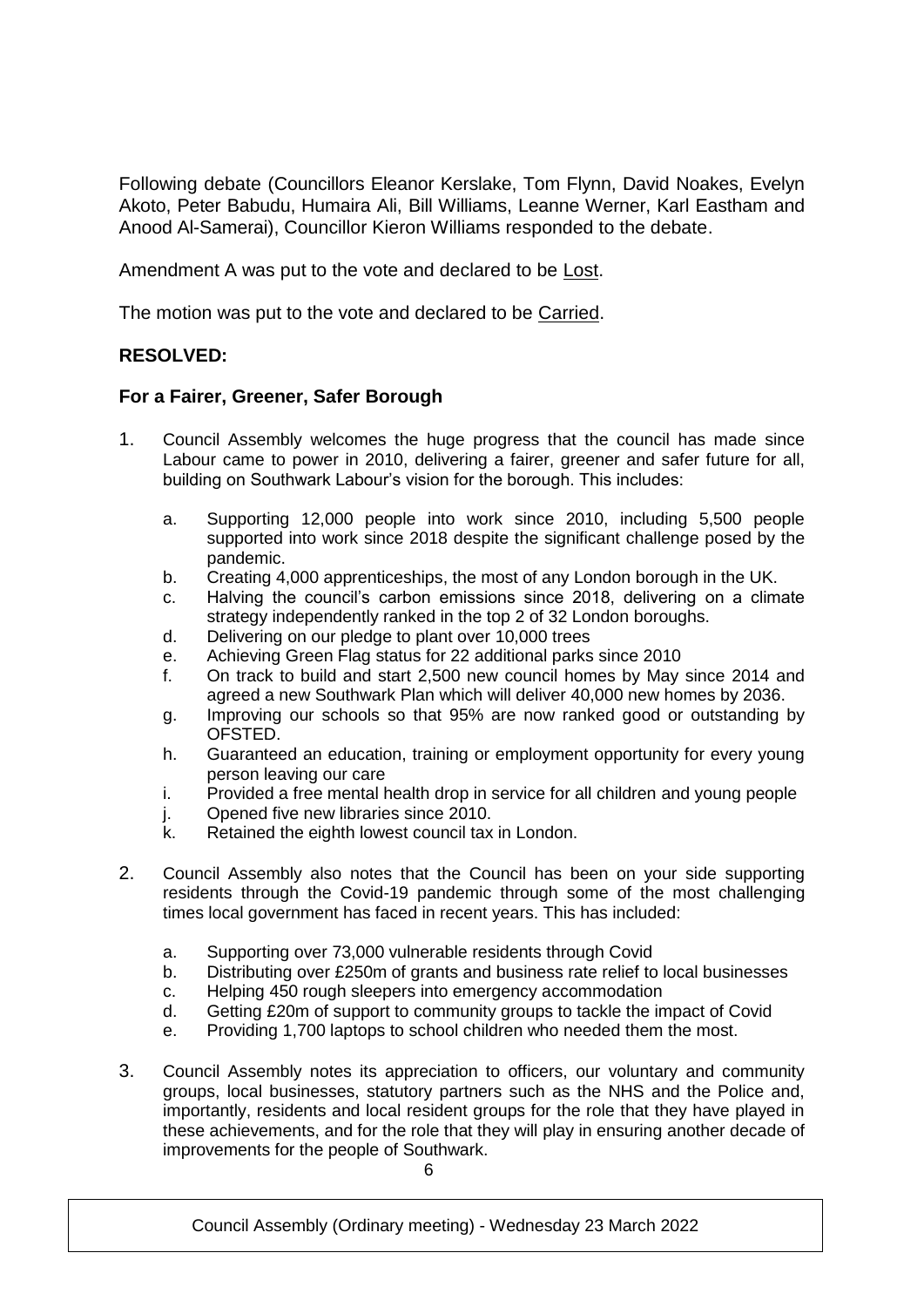- 4. Council Assembly notes that this has been achieved despite the Liberal Democrats' and Conservatives' opposition to progress which has included:
	- a. Overseeing an austerity programme in government which has seen the Council's funding from central government cut by two thirds in real terms since 2010
	- b. Failing to recognise the huge improvements to council services since 2010 despite significantly higher levels of funding for local government under the previous Labour government
	- c. Abstaining on funding for a new anti-social behaviour taskforce and support for residents to tackle the cost of living crisis in this year's Budget
	- d. Failing to acknowledge the hard work and dedication of the council's frontline workers who have done an incredible job continuing to deliver services throughout the pandemic.
- 5. Council Assembly therefore notes that only Southwark Labour can be trusted to deliver for residents, while the Southwark Liberal Democrats will only let residents down. It therefore resolves to call upon cabinet to bring forward a substantial policy programme including a refreshed Borough Plan for the next four years that will include Southwark Labour's plan to deliver a fairer, greener and safer future for residents including:
	- a. Achieve a stronger economy building upon Southwark Labour's achievement of creating good jobs. The new Borough Plan should look to create more jobs and apprenticeships in high growth industries that can give back to our borough and our planet, and put in place measures to support Southwark's high streets
	- b. Tackle the climate emergency, cutting carbon emissions again with greener buildings, more parks, nature sites, cycle hangers and electric vehicle charging points to maintain momentum in making Southwark carbon neutral by 2030
	- c. Deliver safer streets and estates investing £2m in a taskforce to tackle antisocial behaviour hotspots, upgrade street lighting across the borough and install more CCTV cameras
	- d. Build more council homes and deliver more homes of different tenures for the benefit of all Southwark residents
	- e. Support our families by tackling health inequalities, particularly through mental health challenges.
- 6. Although this represents an ambitious set of pledges for Southwark, Council Assembly acknowledges that more can be achieved with greater financial resources. Therefore, Council Assembly also resolves to campaign for a fairer financial settlement from central government that does not ignore the wide disparities that still exist in London, with those on the lowest incomes more likely to suffer from health problems, squalid living conditions with no prospect of owning their own home and often insecure employment in the form of zero hour contracts.
- 7 7. Council Assembly also acknowledges that the cost of living crisis is having a significant impact on our residents' finances, with a pronounced impact on those on the lowest incomes. Government has compounded these issues by cutting Universal Credit by £20 a week for those most in need of government support, as well as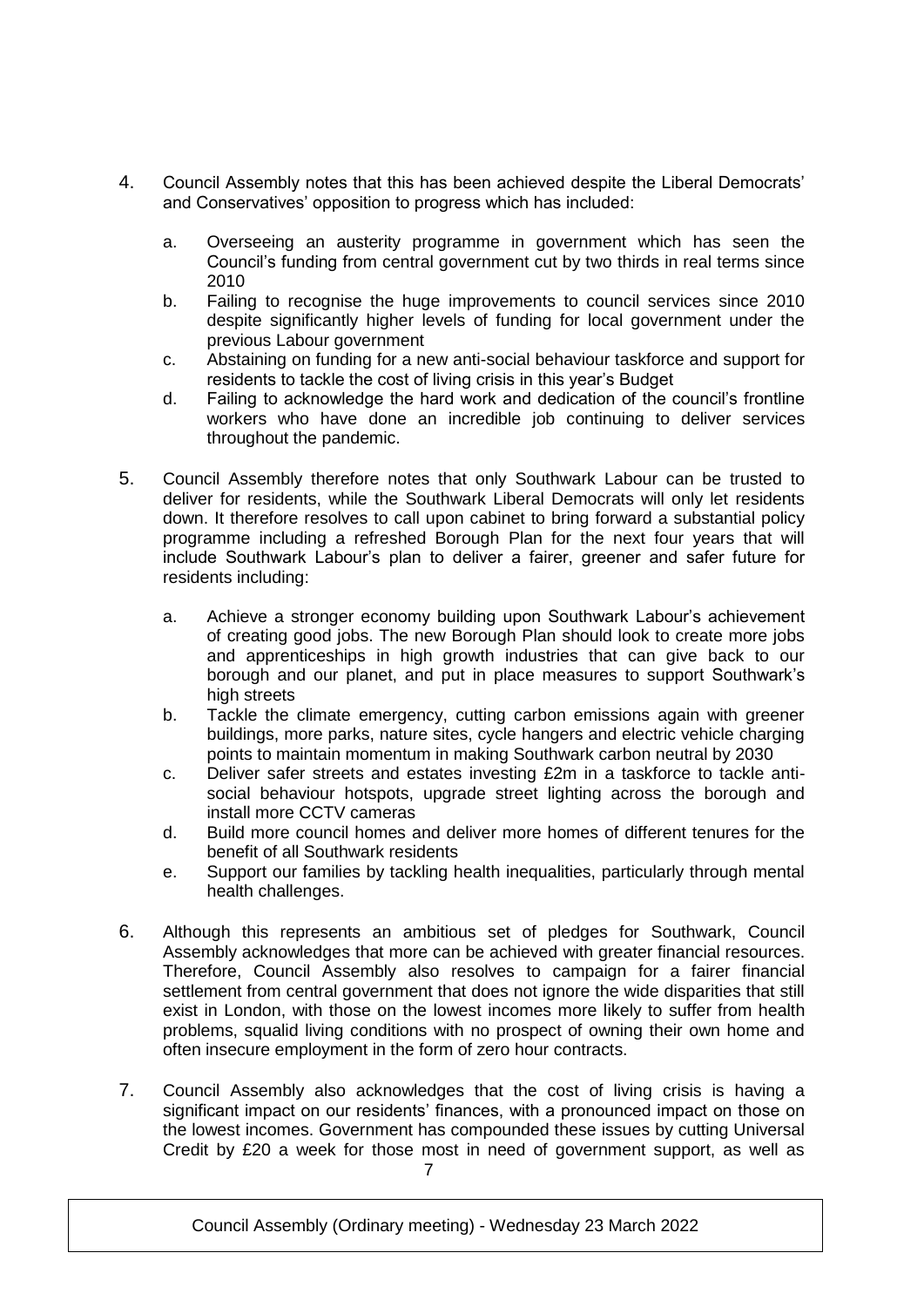increasing national insurance which will hit people on the lowest incomes. Council Assembly therefore calls upon Cabinet to:

- a. Set up a cost of living fund to support Southwark's most vulnerable residents
- b. Support the national Labour Party's plan for a more comprehensive package of measures and sustain a campaign for more support for the borough's residents.
- 8. Levelling up has also been described as a key pillar of the government's strategy to tackle inequality, however in reality there is very little for London boroughs, where the gap between rich and poor is the largest. Council Assembly acknowledges that the Council has made great improvements including lowering health disparities across the borough, building 2,500 new council homes since 2014 and cutting the council's carbon emissions since 2018, however without government support it will be impossible for the council to close the gap completely. Therefore, council assembly calls upon cabinet to write to the Secretary of State for Levelling Up, Housing and Communities expressing its support for the London Councils position that states that levelling up the UK does not mean levelling down London, and campaign for a fair share of the levelling up fund.

## **4. DEPUTATIONS**

As part of the programme motion the meeting agreed to hear deputations from:

# **Residents of East Dulwich**

The group's representatives spoke to the meeting for five minutes and thereafter asked a question of the leader of the council.

#### **Pecan**

The group's representatives spoke to the meeting for five minutes.

#### **Residents of the Aylwin Estate**

The group's representatives spoke to the meeting for five minutes and thereafter asked a question of the cabinet member for a safer, cleaner borough.

## **5. ISSUES RAISED BY MEMBERS**

#### **5.1 MEMBERS' QUESTION TIME**

There was one late question to the leader from Councillor Hamish McCallum, the written response to which was circulated by email before the meeting. There were two supplemental questions.

There were 28 members' questions, the written responses to which were circulated by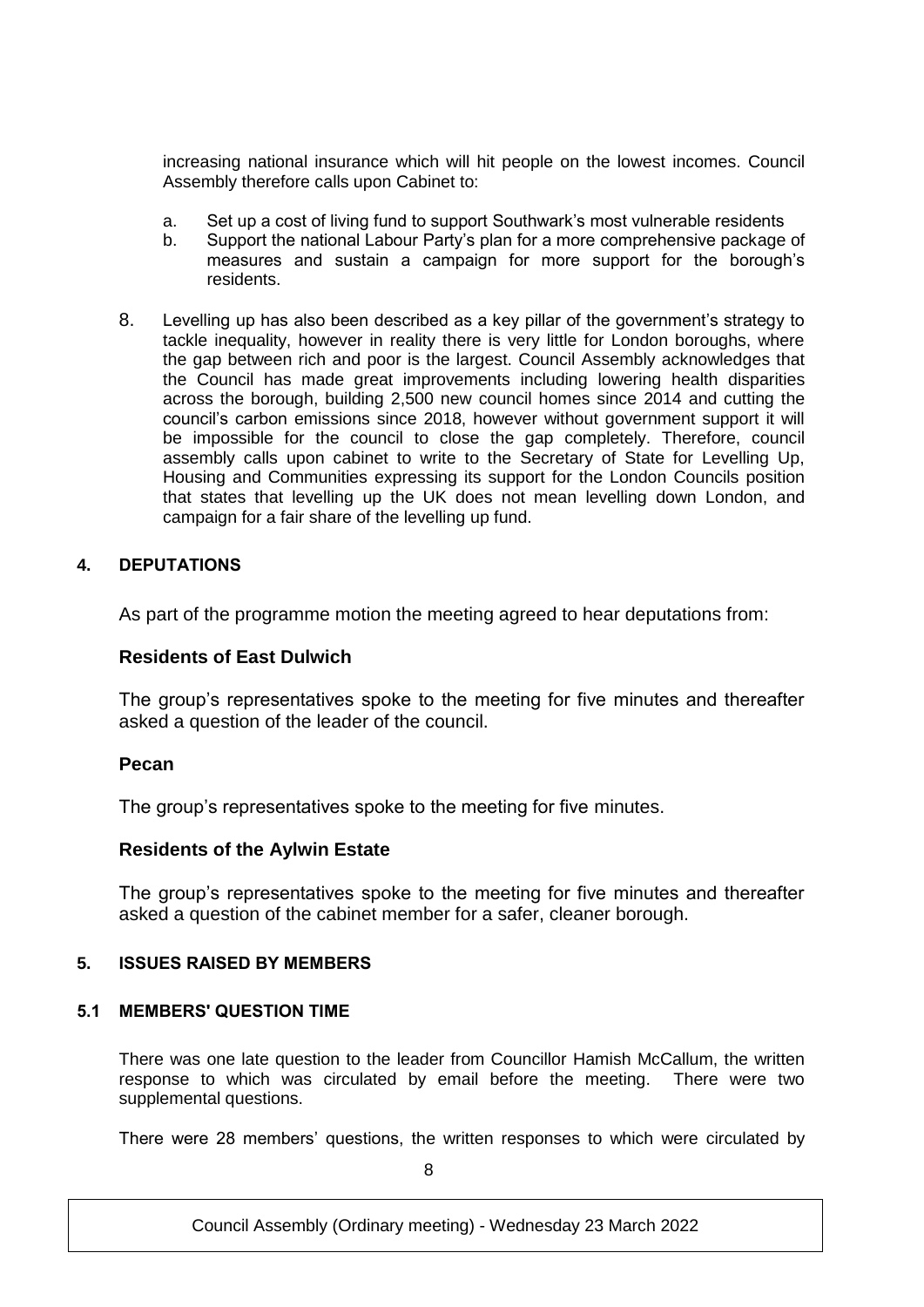email before the meeting. There were 15 supplemental questions. Councillor Adele Morris made a point of personal explanation.

## **5.2 MEMBERS' MOTIONS**

Councillor Maggie Browning moved a motion to extend the guillotine by ten minutes. This was seconded by the Mayor of Southwark, Councillor Barrie Hargrove, and agreed.

#### **Motion 1: Royal Mail**

This motion was considered prior to the guillotine having fallen.

Councillor Margy Newens moved the motion. Councillor James McAsh seconded the motion.

There was one amendment to the motion. Councillor Graham Neale moved Amendment B. Councillor Eliza Mann seconded Amendment B

After debate (Councillors Paul Fleming, Andy Simmons), Amendment B was put to the vote and declared to be lost.

The substantive motion was put to the vote and declared to be carried.

**Note:** This motion will be referred as a recommendation to the cabinet for consideration.

- 1. Council assembly notes that:
	- a. The SE22 sorting office was closed on September 17 2018, despite opposition from residents, ward councillors and the local MP, which has significantly impacted the quality of service received in Dulwich.
	- b. Royal Mail provides an essential service to residents throughout the borough, however residents have experienced significant disruption to their post service with letters arriving up to six weeks later than normal.
	- c. This has had a significant negative impact on residents, risking them missing important mail such as NHS appointments, benefits and pensions letters.
	- d. Covid-19 has exacerbated these delays to the service, and despite the challenges Royal Mail staff have faced as a result of the pandemic it appears that contingency plans have not been put in place, leaving residents without regular mail. It is also clear from the closure of the Sylvester Road office in 2018 that these issues predate the pandemic.
	- e. The Communication Workers' Union (CWU) has reported that 'managerial capacity issues' are in part to blame for service issues.
	- f. Royal Mail workers have worked exceptionally hard in difficult circumstances to keep services running.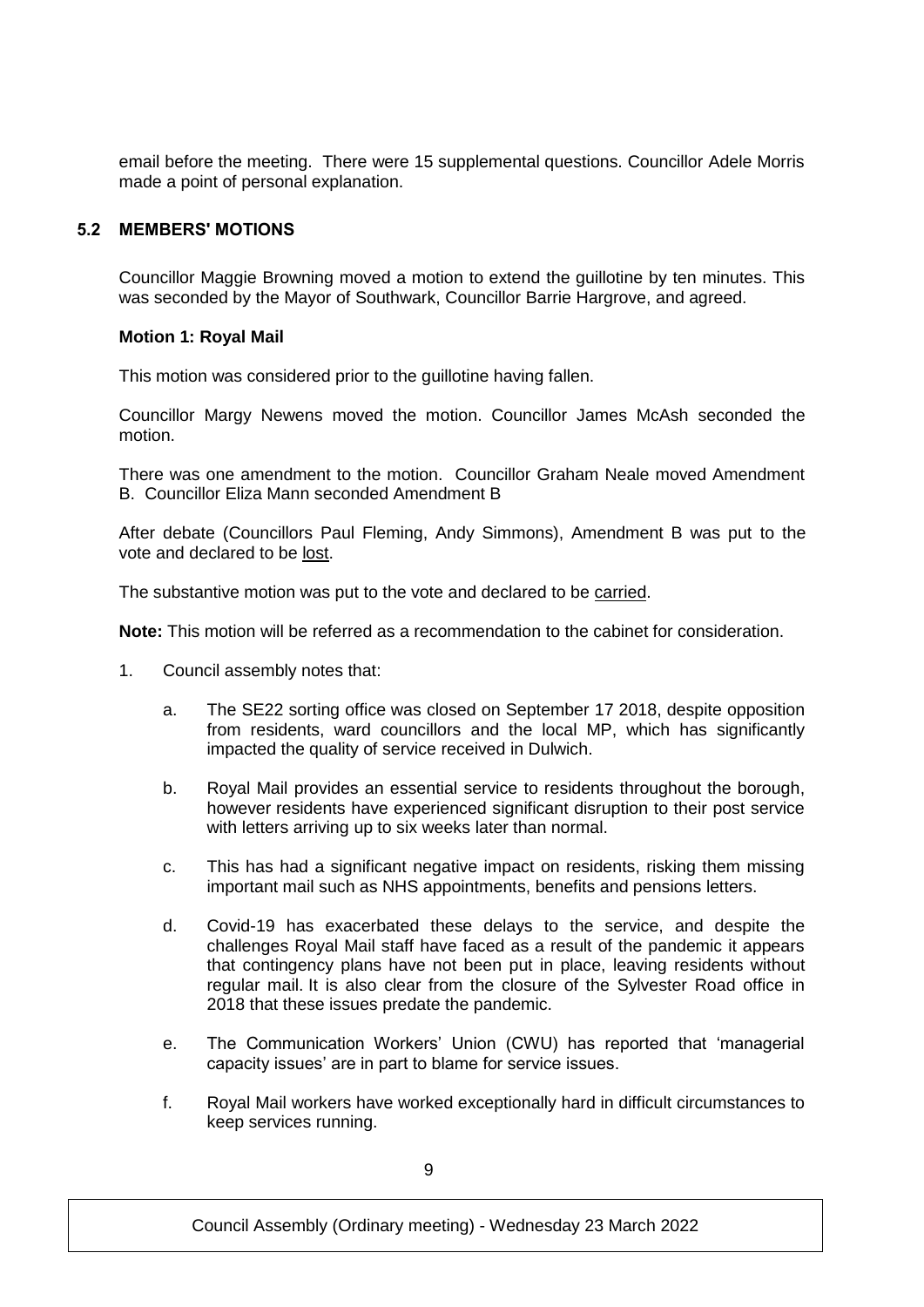- 2. Council assembly further notes that:
	- a. Despite ward councillors' and the local MP's efforts and discussions with Royal Mail, there has been no action taken to improve the service. This was compounded during the Christmas period when chaos at the sorting office meant that people were receiving post sent before Christmas well into the New Year.
	- b. That Royal Mail was part-privatised in 2013 with Liberal Democrat MP Vince Cable as the Minister overseeing the privatisation, and fully privatised in 2015. Royal Mail finances since have deteriorated, leading to 2,000 job losses by June 2020 with a further 700 job losses announced. This has only exacerbated the issues that Southwark residents have been facing.
	- c. Furthermore, the Liberal Democrats in coalition with the Conservatives botched the privatisation with the Business, Innovation and Skills committee reporting that this cost the taxpayer approximately £1bn. A private Royal Mail has gone on to asset strip, with the sale of Sylvester Road amongst many others with no regard to the impact this has had on service users.
- 3. Council assembly therefore resolves to:
	- a. Lobby Royal Mail to reopen a delivery office in the SE22 area.
	- b. Campaign to bring Royal Mail back into public ownership, with the Leader writing to the Chancellor to this effect.

# **Motion 2: Council-supported events and the Bermondsey Carnival**

This motion was considered after the guillotine having fallen.

There was one amendment to the motion.

Amendment C was put to the vote and declared to be carried.

The substantive motion was put to the vote and declared to be carried.

**Note:** This motion will be referred as a recommendation to the cabinet for consideration.

- 1. Council assembly notes that:
	- a. Southwark, like many parts of the world, has suffered from the Covid-19 pandemic with social activity and outdoor leisure severely limited in recent years.
	- b. In the last decade Southwark has developed into one of London's most vibrant and innovative locations for cultural and event activity.
	- $1<sub>0</sub>$ c. The Council has faced significant cuts to its funding, with two thirds of government grants cut from the council's budget by successive Liberal Democrat and Conservative governments, leading to difficult decisions having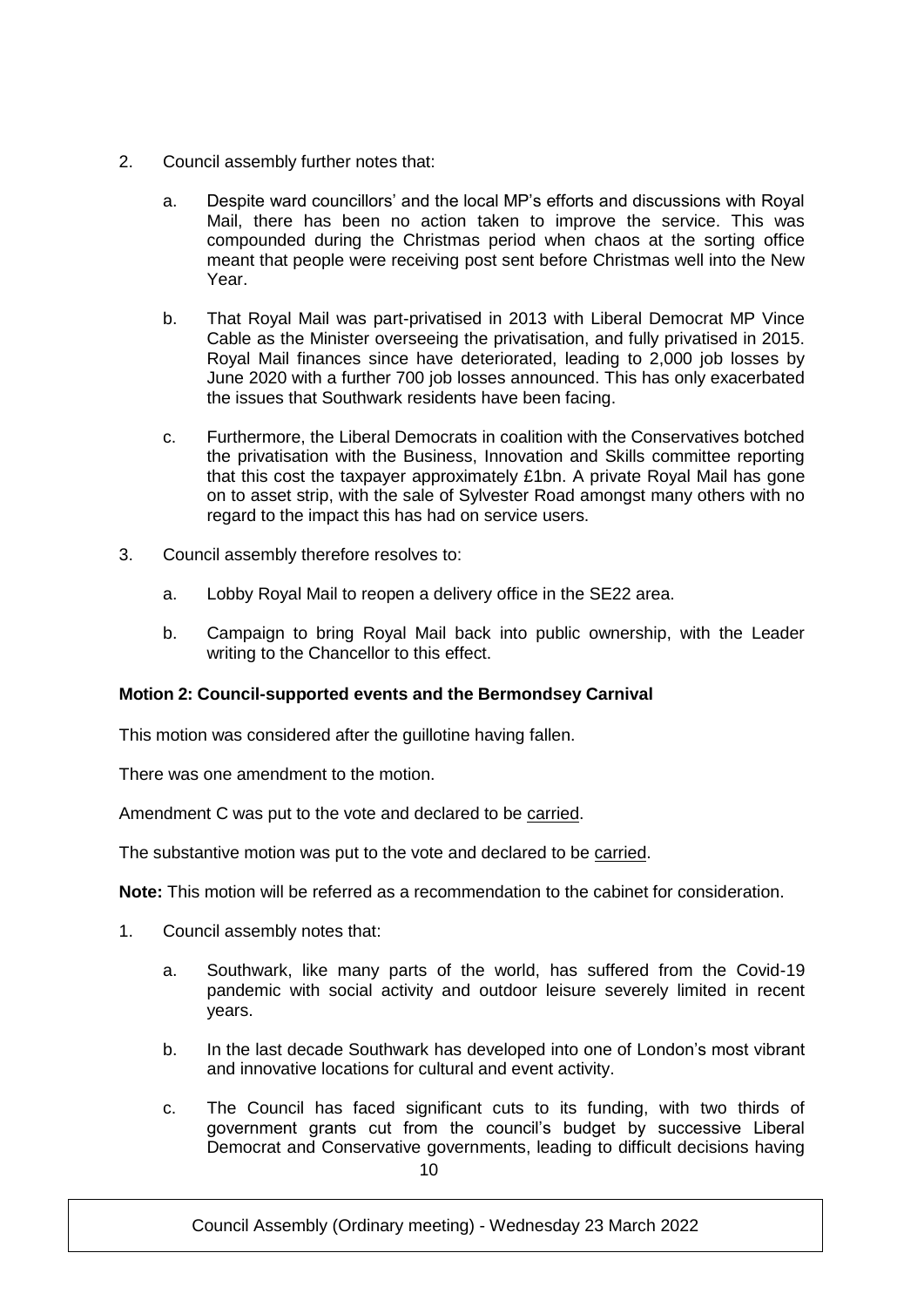to be made.

- d. Despite financial and Covid-related challenges, the council continues to support an exciting series of free events, which take place throughout the year. From 2018 to 2022, the council supported 5,500 cultural events.
- e. The commitments made in the 2021-22 Borough Plan that all event grant funding programmes deliver on Southwark Stands Together commitments and to ensure that 100% of funding for events is proportionately reflective of the demographic make-up of the borough.
- f.Welcomes the establishment of the Cultural Celebrations Fund to encourage and promote community engagement and cohesion around the borough. The fund replaced the regular support of a small number of events with open access grants available to all community event organisers. Almost 30,000 people attended events across the borough in 2021-22.
- g. Progress has been made to date, most notably that 27% of the 2021-22 funded event organisers through the Cultural Celebrations Fund came from Black, Asian and minority ethnic backgrounds, sharing 35% of the total grant funding but acknowledges there is more to do to ensure that funding is fully reflective of our population.
- h. It takes a huge amount of effort from organisers and officers to ensure that events can happen in a way that remains respectful to local residents, and council assembly thanks everyone involved to ensure these events can happen.
- 2. Council assembly calls on cabinet to:
	- a. Explore ways in which revenue from events can be maximised whilst causing minimal disruption to local residents so that more community events and activities can be funded.
	- b. Publish a full list of events that receive funding from the council so that residents can see the diversity of events being funded.
	- c. Continue to work to support community events across our borough and ensure a range of events are supported.

## **Motion 3: Right to Food**

This motion was considered after the guillotine having fallen.

There were no amendments to the motion.

The substantive motion was put to the vote and declared to be carried.

**Note:** This motion will be referred as a recommendation to the cabinet for consideration.

1. Council assembly notes that:

11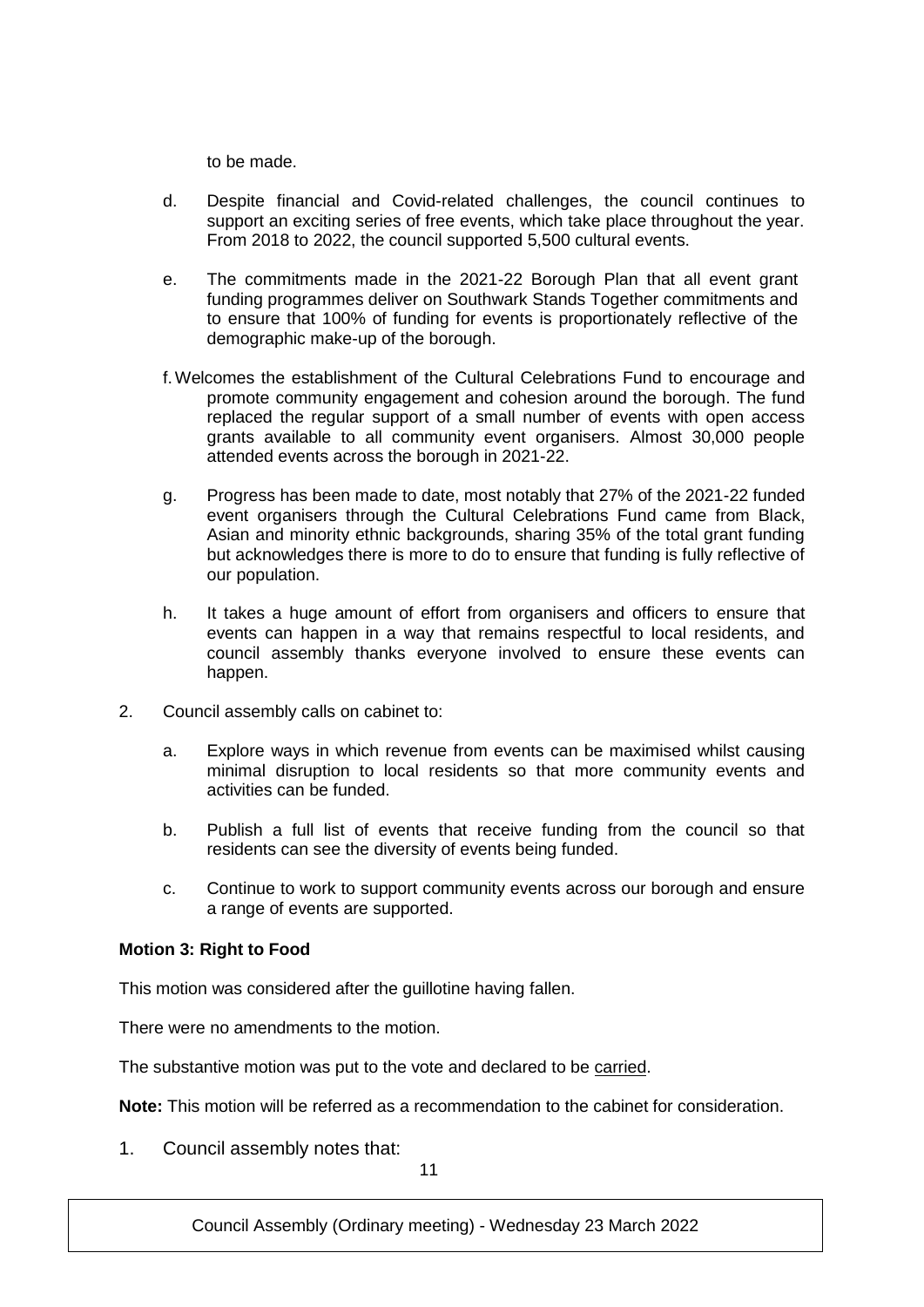- a. We are seeing a crisis of food poverty borne out of political choices and systemic failings from successive governments since austerity began in 2010;
- b. Food poverty should never be seen as inevitable, and notes that from 1997 to 2010 poverty reduced significantly (for instance the Institute for Fiscal Studies notes that the number of children in relative poverty fell by over 1.1 million from 1997-2010), showing that with sufficient political willpower these issues can be tackled;
- c. After a decade of government-imposed austerity, child poverty and hunger has increased significantly, and led to a precarious situation for many, even before the pandemic struck;
- d. The pandemic has exacerbated problems and pushed more people into food poverty, with perhaps the worst yet to come. We know that in Southwark:
	- i. over 10,000 children are currently eligible for Free School Meals and therefore at risk of going hungry during the school holidays, with this number rising; and
	- ii. foodbank use in Southwark has increased four-fold since March 2020 when the coronavirus crisis took hold
- e. The Government cut Universal Credit by £20 per week, which came into effect in October 2021 and has had a significant impact, noting the following:
	- i. the Joseph Rowntree Foundation a charity which researches poverty - states millions of households will face an income loss equivalent to £1,040 a year;
	- ii. the charity Citizens Advice has warned that a third of people on Universal Credit will end up in debt due to the reduction, which will inevitably lead to more people being reliant on food banks; and the 5-week wait for Universal Credit impacts people's ability to pay bills and buy food, and believes that this wait is wholly unjustifiable and should be scrapped;
- f. Tackling food poverty requires a borough-wide effort, across the Council and public services, the voluntary and community sector, communities and business, with a long term, structural approach to find lasting solutions and that, as such, the Council should continue to build on and update its borough-wide Food Access Plan
- 2. Council assembly notes the work that has already been done, including: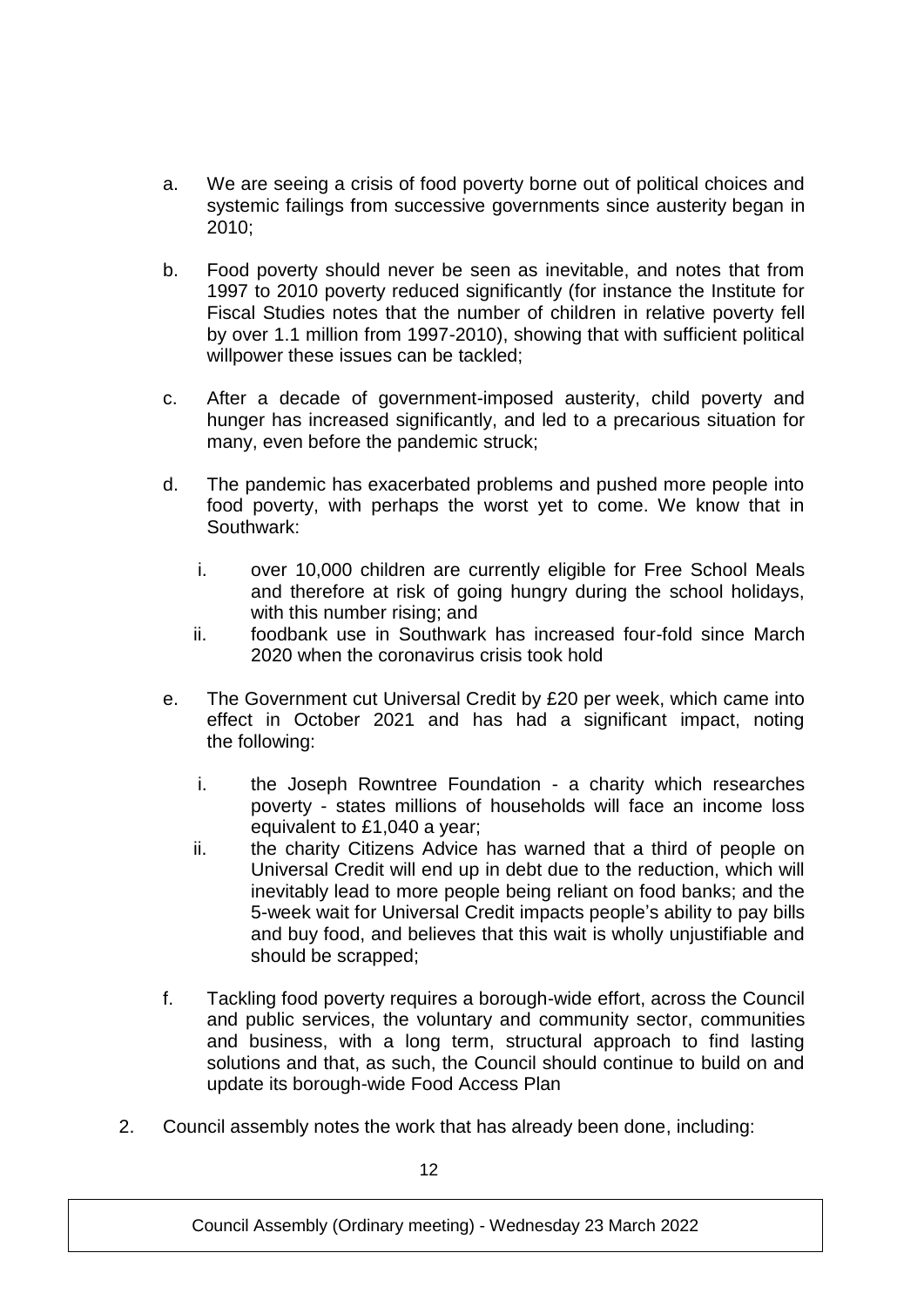- a. A Food Security action plan has brought together the statutory and voluntary community sectors. The Southwark Food Action Alliance (SFAA) are focused on improving access to support for people with food insecurity, improve education and learning about sustainable food and improved access to healthy and affordable food for all.
- b. Supported the development of community fridge, pantry and neighbourhood food models to help provide more dignity and community food resilience.
- c. Implemented completing cultural foods audits which help ensure the cultural appropriateness of food provided by hubs
- d. Implemented a Good Food retail programme that works with convenience stores to improve their healthy, culturally appropriate affordable food offer.
- e. Supported over 16,000 children through food security interventions,
- f. Offered food vouchers to families of all free school meal eligible children, delivering 162,674 meals to over 4,000 children, taking action in advance of the government's shameful U-turn on free school meals during Covid.
- g. Provided over 29,500 food parcels to those who needed them the most during the pandemic.
- h. As a result of Covid, refreshed and extended our current Food Security action plan until April 2022, prioritising resilience, access to affordable food and sustainability.
- i. Being recognised as a Sustainable Food Place and developed a sustainable food strategy to replace current food security strategy post April 2022
- j. Working collaboratively with over 60 organisations locally.
- 3. Council assembly therefore resolves to:
	- a. Give its support to The Right to Food campaign, a national campaign which argues that the 11 million people in food poverty should be central to this strategy, and that 'Right to Food 'should be enshrined into law clarifying government's obligations on food poverty and introducing legal avenues to hold government bodies accountable for violations.
	- b. Call for the Unite and Co-op backed 'Right to Food' to be incorporated into the National Food Strategy as well as call for a reversal to the £20 cut to universal credit, and asks the Leader of the Council to write to the Government to make this case.
	- c. Build upon its action plan to increase household food security to ensure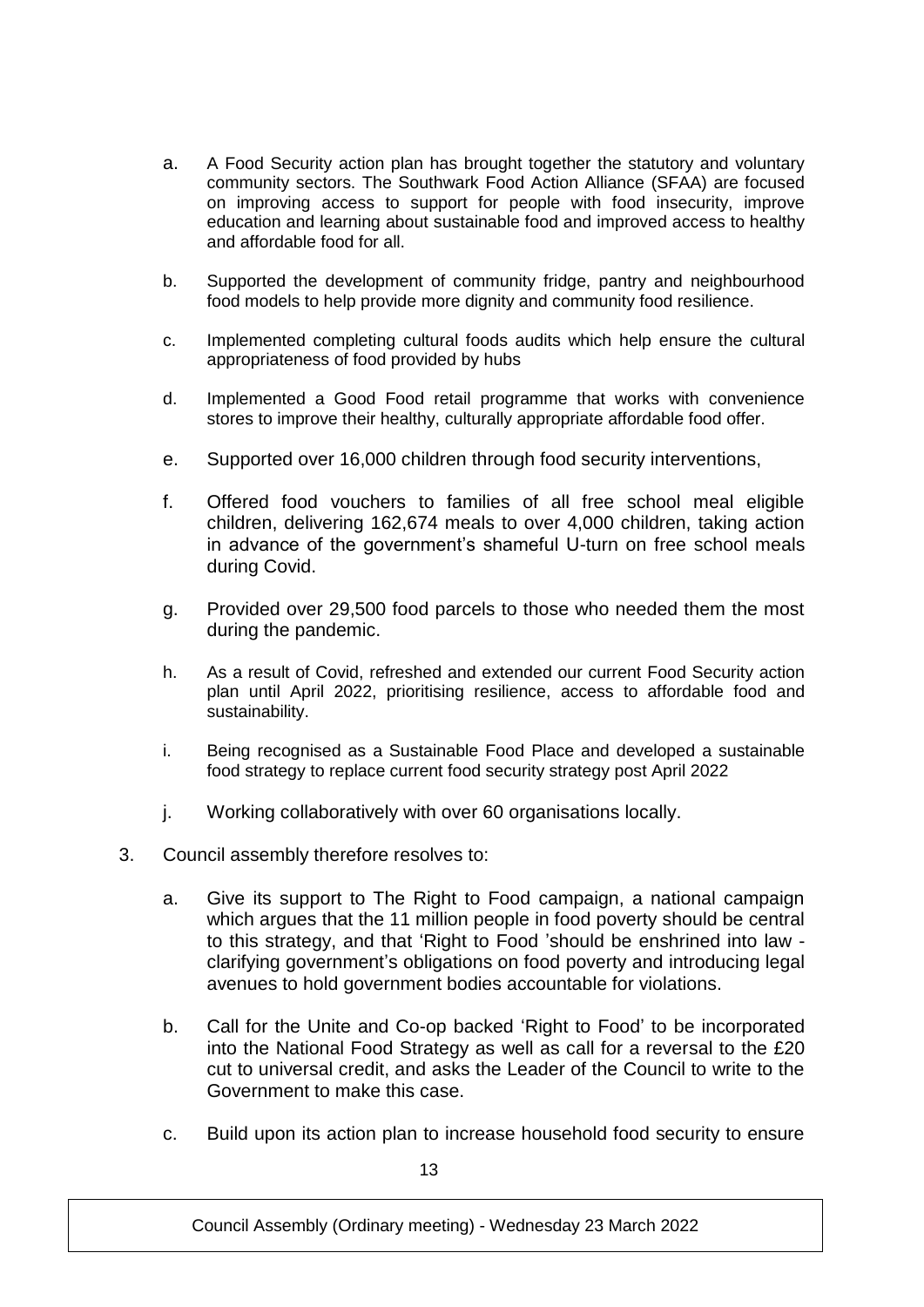that no household goes hungry.

# **Motion 4: Tamil Heritage Month**

This motion was considered after the guillotine having fallen.

There were no amendments to the motion.

The substantive motion was put to the vote and declared to be carried.

**Note:** This motion will be referred as a recommendation to the cabinet for consideration.

- 1. Council assembly observes that:
	- a. The London Assembly in December unanimously passed a motion declaring support for Tamil Heritage Month in January.
	- b. Multiple councils celebrate the Tamil community. Harrow Council declared January Tamil Heritage Month in 2020. While, Kingston Council unveiled a plaque dedicated to its twin city, Jaffna in northern Sri Lanka, earlier this year.
	- c. January is significant for the Tamil community as it is also when they celebrate their Harvest Festival, Pongal.
	- d. The Tamil community has made an incredible contribution to the UK. The London Assembly has quoted estimates that 15,000 Tamil doctors, nurses and front-line health professionals work for NHS England. Many of them will have risked their safety by working during the covid-19 pandemic.
	- e. The community has also played a part in a range of fields such as in education and in the business sector. Their role in our society is evident in Southwark, as well.
	- f. Tamil people have encountered devastating violence outside of Britain. This includes the Sri Lankan civil conflict for which the UN opened an investigation into for alleged war crimes.
- 2. Council assembly resolves to:
	- a. Recognise the contribution of this community by declaring January as Tamil Heritage Month in the borough of Southwark for future years.

## **Motion 5: Southwark's support for Ukraine**

This motion was considered before the guillotine had fallen. Councillor Alice Macdonald moved the motion. Councillor Victor Chamberlain seconded the motion.

There were no amendments to the motion.

The substantive motion was put to the vote and declared to be carried.

 $14$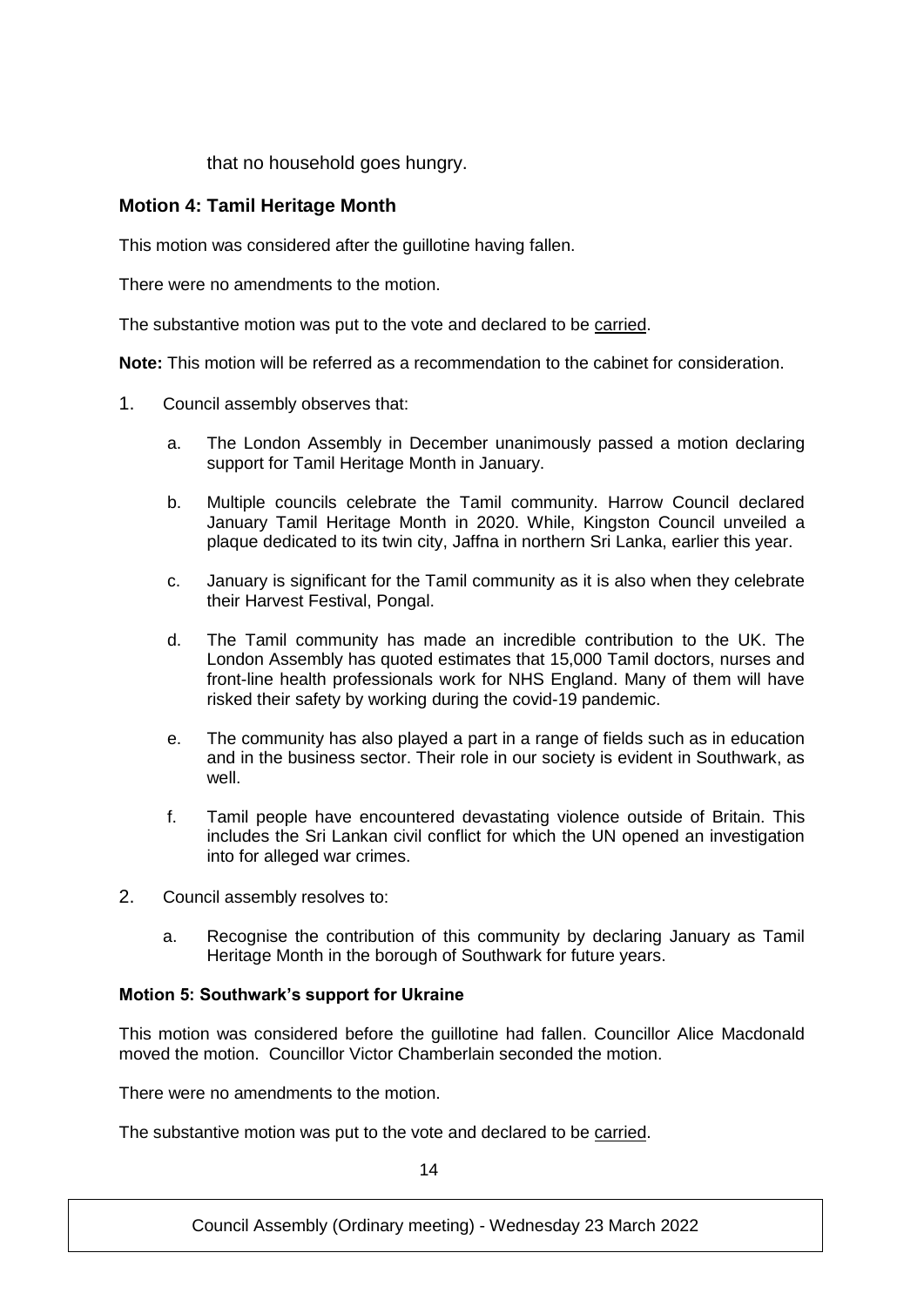**Note:** This motion will be referred as a recommendation to the cabinet for consideration.

- 1. Council assembly strongly condemns Russia's invasion of Ukraine, and expresses our solidarity with the people of Ukraine. Council assembly:
	- a. Notes that over 1 million Ukrainians have been forced to leave the country fleeing the conflict, and that those people who have remained in the country are facing a humanitarian crisis.
	- b. Stands in solidarity with Ukraine and the Ukrainian people against Putin's illegal invasion, their friends and relatives here in Southwark, as well as Russian citizens who are bravely protesting against the war despite the serious risk to their own lives and safety.
	- c. Notes Southwark's commitment to being a borough of sanctuary, and that the council has a proud record of supporting refugees fleeing from Afghanistan, Syria and many other conflicts, helping them to settle in the borough.
	- d. Thanks Southwark residents and organisations who have already made generous donations to support Ukrainian refugees.
- 2. Council assembly also notes that there is much more the government can and should do, including:
	- a. A humanitarian response to the refugee crisis by opening more routes for Ukrainian nationals to come to the UK, equivalent to those already offered by other European countries.
	- b. Working with local authorities to adequately resource and plan for the potential resettlement of people from Ukraine in order to provide crucial services for refugees including access to housing, employment, education, social care and mental health support.
	- c. Continuing to send crucial aid to Ukraine.
	- d. Making sure that oligarchs in the UK who are linked to the Putin regime have their assets seized before they have the opportunity to sell them.
- 3. Council assembly therefore calls on the cabinet to:
	- a. Support Ukrainian refugees, working in collaboration with the local voluntary and community sector as part of the council's pledge as a borough of sanctuary for those fleeing conflict.
	- b. Lobby the government to do more to open safe routes for refugees fleeing Ukraine to come to the UK, and to provide resources for councils to support refugees
	- c. Use the council's channels to promote information and resources to support Ukrainian residents and anyone impacted by the conflict, and signpost how residents can help with the effort.

**Note:** If the motion is agreed, any proposals will be submitted to the cabinet for consideration.

# **Motion 6: Making Borough and Bankside and St George's fairer, greener and safer**

This motion was considered after the guillotine having fallen.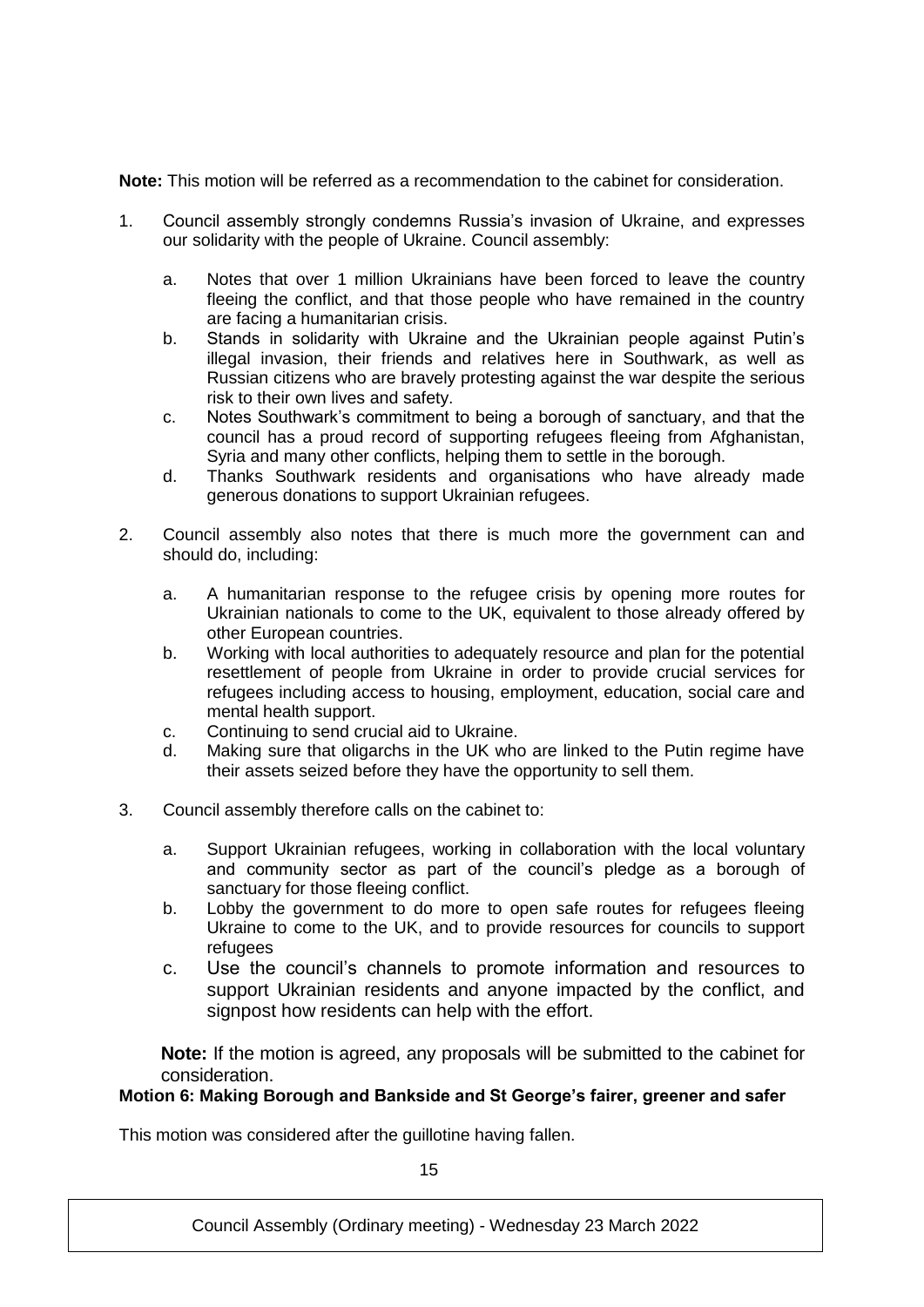There was one amendment to the motion.

Amendment D was put to the vote and declared to be carried.

The substantive motion was put to the vote and declared to be carried.

**Note:** This motion will be referred as a recommendation to the cabinet for consideration.

- 1. Council Assembly observes that the Labour administration has delivered a fairer, greener and safer future for Borough and Bankside and St George's by:
	- a. Spending £350,617 of the administration's Cleaner, Greener, Safer money supporting 49 projects on Borough and Bankside and £227,331 on 31 projects in St George's.
	- b. Delivering 74 new council homes in the area despite the sparsity of available council-owned land so that more families can live in the borough they call home.
	- c. Finding shelter for people sleeping rough by the Imperial War Museum over Christmas 2019, as part of the Council's success in rehousing over 300 rough sleepers into long-term homes.
	- d. Installing a permanent memorial to the London Bridge and Borough Market terror attack victims.
	- e. During Covid-19 lockdowns, distributed food to residents and arranged collections of prescriptions from pharmacies as part of the council's effort to help over 73,000 vulnerable residents through the Covid pandemic.
	- f.Using CGS money to invest in 34 gardening projects and create 10 cycle hangers across the two wards.
	- g. Supporting residents suffering from the impacts of noise on their homes, such as those generated from busking, licensing and construction activities, working collaboratively to mitigate the impact of noise pollution on residents.
	- h. Supported the opening of a pop up LGBT+ cultural space in Bankside
	- i. Installing 8 bike hangars in St George's and 7 bike hangers in Borough and Bankside, ensuring that Borough and Bankside residents benefit from two new cycleways with three more due to be completed by May 2022.
	- j. A new school street for Charles Dickens Primary School and Charlotte Sharman Foundation Primary School.
	- k. Supporting the Central School of Ballet to move to Bankside.
	- l. Working with the University of the Arts London (UAL) to secure a permanent home for them at Elephant and Castle.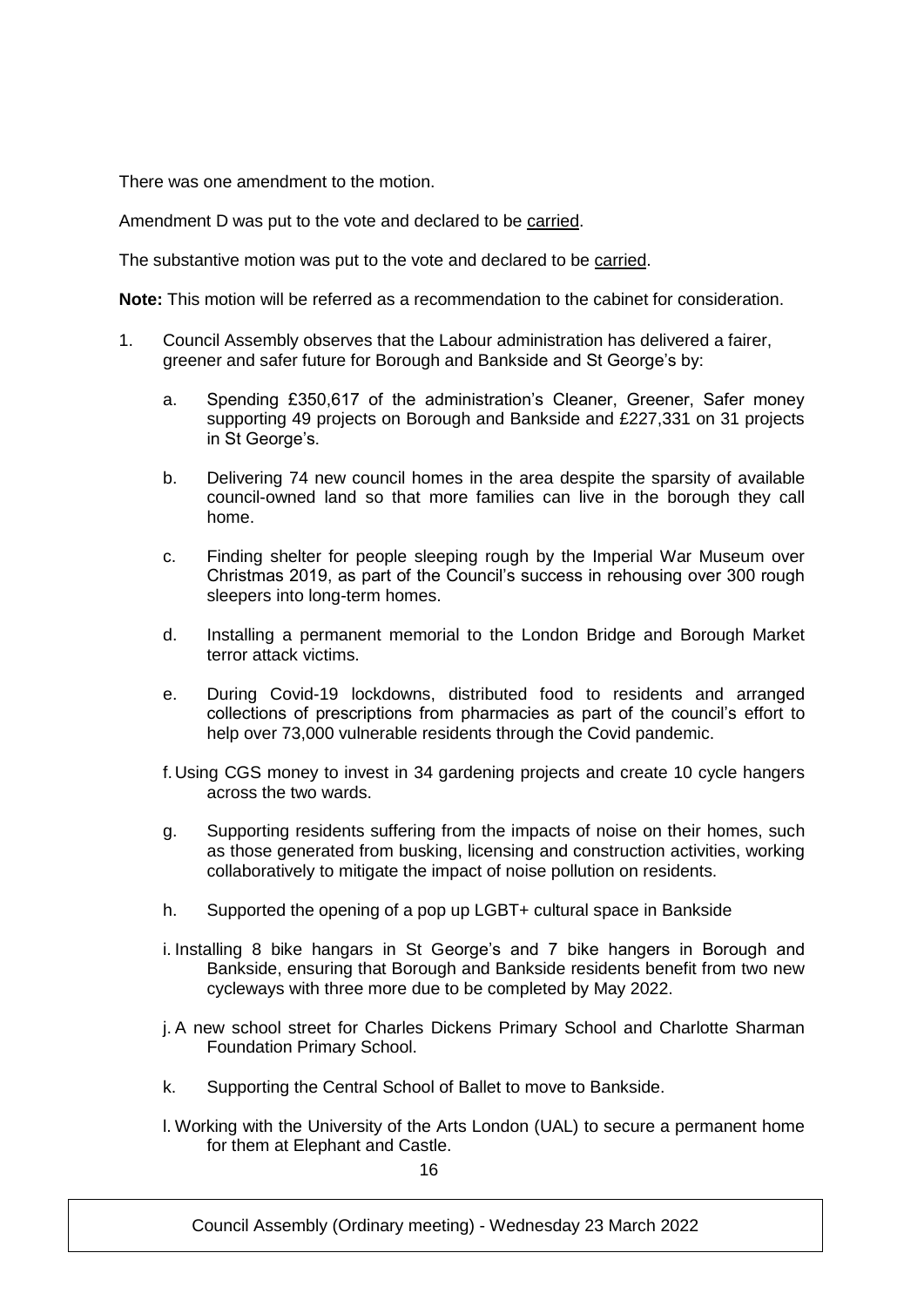- m. Using CIL funding to support a revamp of Marlborough Sports Gardens.
- 2. To maintain momentum following the good progress already made, Council Assembly therefore calls upon Cabinet to:
	- a. Invest over £60m to create a new Northern Line station at Elephant & Castle as part of a 21st century transport hub.
	- b. Continue to lobby for the Bakerloo Line extension so that Borough and Bankside is better connected.
	- c. Campaign for an improved and accessible Elephant and Castle train station
	- d. Complete the build of a permanent LGBTQ+ cultural space at Bankside Yard.
	- e. Ensure that Borough and Bankside and St George's benefits from Southwark Labour's pledge to create more good jobs, cut the council's carbon emission by half, make our streets and estates safer, build more homes local people can afford and support our most vulnerable residents.

# **Motion 7: Making Bermondsey fairer, greener and safer**

This motion was considered after the guillotine having fallen.

There was one amendment to the motion.

Amendment E was put to the vote and declared to be carried.

The substantive motion was put to the vote and declared to be carried.

**Note:** This motion will be referred as a recommendation to the cabinet for consideration.

- 1. Council Assembly observes that the Labour administration has delivered a fairer, greener and safer future for Bermondsey by:
	- a. Spending £1,272,373 of the administration's Cleaner, Greener, Safer money supporting 154 projects in Bermondsey.
	- b. Delivering 624 new council homes despite the sparsity of council-owned land in Bermondsey to ensure that more families can live in the borough they call home.
	- c. Tackling air pollution on the congested Jamaica Road by delivering Cycleway 4 and investing in cycle hire stands and greenery on the road.
	- d. Renewing street lighting and improved road safety.
	- e. Securing over £2m to transform the Blue in South Bermondsey, upgrading the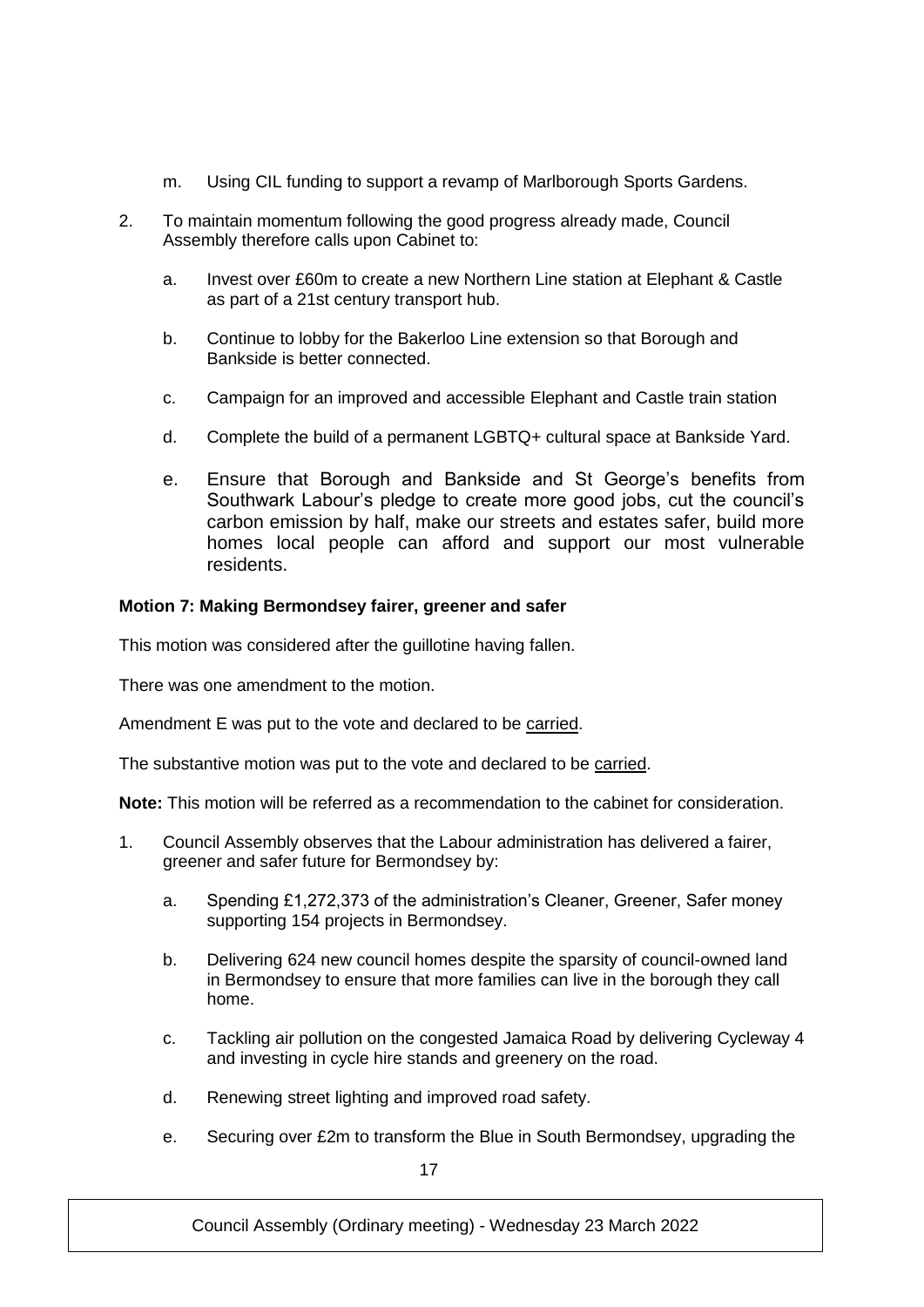market and securing a new multi arts centre.

- f.Using CGS money to invest in 45 gardening projects and create 33 cycle hangers across Bermondsey.
- g. Delivering new homes in Welsford Street in South Bermondsey with 10 family houses. Also delivering Cherry Gardens School on site with 26 new council homes.
- h. Working in partnership with Leathermarket JMB in London Bridge and West Bermondsey to deliver 27 new homes at Marklake Court.
- i. Delivering a new community space and home for our Southwark Young Advisers at 231 Old Kent Road.
- j. Installed rooftop solar at Ellen Brown Children's Centre as part of delivering our Climate Emergency Strategy.
- 2. To maintain momentum following the good progress already made, Council Assembly therefore calls upon Cabinet to:
	- a. Deliver major improvements to Guy's Park
	- b. Upgrade Bermondsey Spa Gardens adventure playground with new play equipment.
	- c. Work with residents to deliver major improvements to the Abbeyfield Estate.
	- d. Work with the Mayor of London to upgrade South Bermondsey station.
	- e. Ensure that Bermondsey benefits from Southwark Labour's pledge to create more good jobs, cut the council's carbon emission by half, make our streets and estates safer, build more homes local people can afford and support our most vulnerable residents.

## **Motion 8: Making Surrey Docks fairer, greener and safer**

This motion was considered after the guillotine having fallen.

There was one amendment to the motion.

Amendment F was put to the vote and declared to be carried.

The substantive motion was put to the vote and declared to be carried.

**Note:** This motion will be referred as a recommendation to the cabinet for consideration.

- 1. Council Assembly observes that the Labour administration has delivered a fairer, greener and safer future for Surrey Docks by:
	- 18 a. Spending £467,585 of Cleaner, Greener, Safer money supporting 34 projects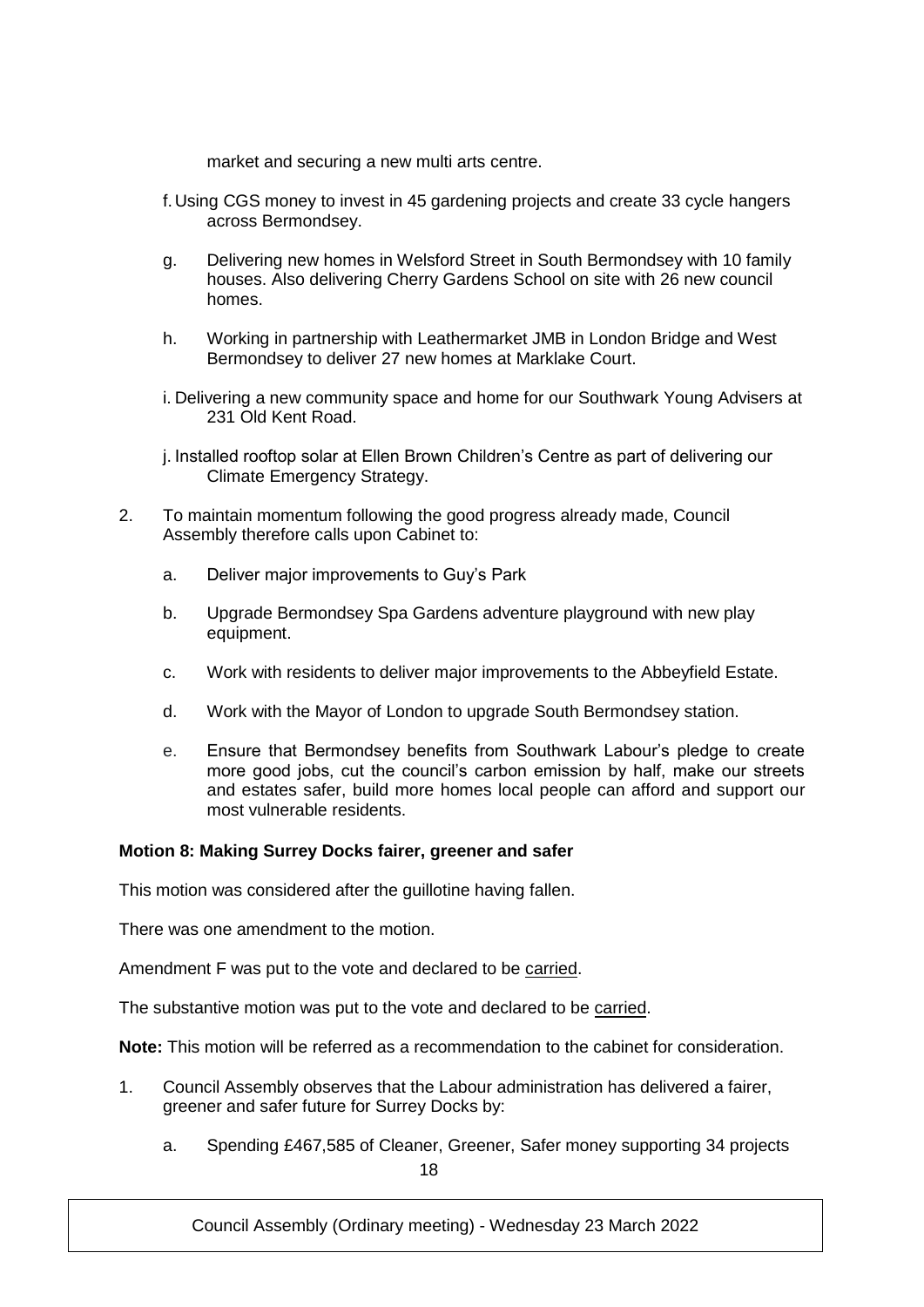in Surrey Docks.

- b. Improving access to full fibre broadband in Rotherhithe, working with providers to extend full fibre to all council estates, and securing new partnership with Openreach to further upgrade full fibre broadband across the Pensisula.
- c. Supporting local residents with training through the Southwark Construction Skills centre, through its new homes at Canada Water.
- d. Delivering 3 new bike hangars in Surrey Docks with 2 more completed by May 2022.
- e. Ensuring that Surrey Docks residents benefit from Quietway 14 and linking Surrey Docks in with the Rotherhithe to Peckham cycleway.
- f.Delivering more council housing in Surrey Docks including 8 homes at Fisher Close, 16 at Salter Road, 19 at Danny McCarthy House and 71 at Canada Water K1 site all bought through section 106 commitments.
- g. Using £500,000 of CIL money to refurbish community buildings at the Surrey Docks Farm.
- h. Allocating £3m to fund improvement works to South Docks Marina, working with berth-holders and the local community to develop the boatyard and marina into a centre of excellence.
- 2. To maintain momentum following the good progress already made, Council Assembly therefore calls upon Cabinet to:
	- a. Open a new leisure centre at Canada Water and campaign for a pedestrian and cyclist river crossing.
	- b. Create a brand new park within a short walk from Surrey Docks that residents can enjoy.
	- c. Ensure that Surrey Docks benefits from Southwark Labour's pledge to create more good jobs, cut the council's carbon emission by half, make our streets and estates safer, build more homes local people can afford and support our most vulnerable residents.

# **6. REPORTS FOR DECISION**

## **6.1 MEMBER ALLOWANCES SCHEME 2022-2023**

There was one amendment to the report. Councillor Adele Morris moved amendment G. Councillor Humaira Ali seconded amendment G.

Amendment G was put to the vote and declared Lost.

19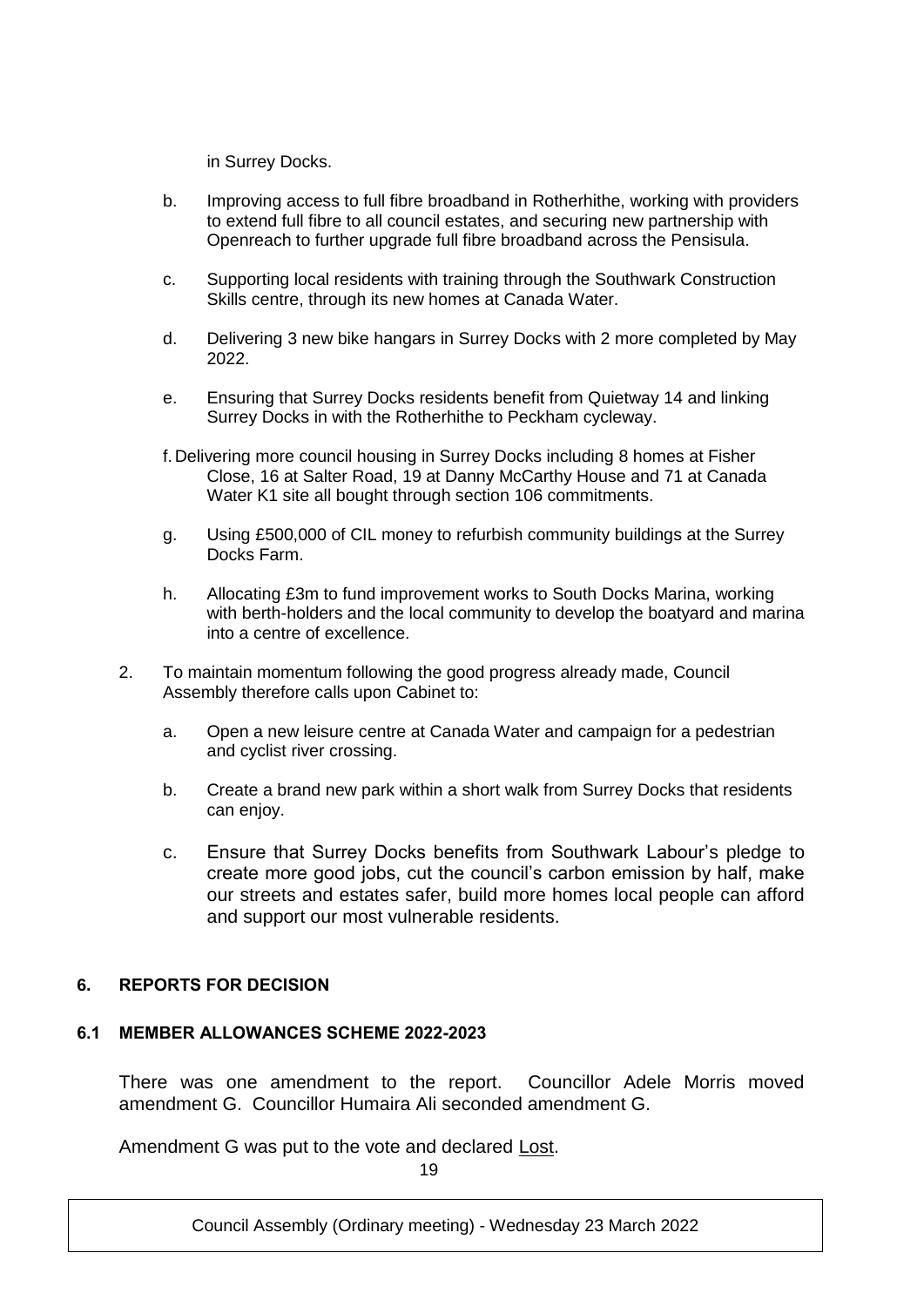The recommendations were put to the vote and declared Carried.

# **RESOLVED:**

*1. That council assembly approve the member allowances scheme for 2022-2023 with effect from 1 April 2022, having regard to the advice of the London Councils Independent Remuneration Panel Report 2022 (see Appendix 1 and Addendum of the report).*

# **6.2 PAY POLICY STATEMENT**

The recommendations were put to the vote and declared Carried.

# **RESOLVED:**

1. That the council's pay policy statement, as set out in Appendix 1 of the report, is approved.

# **6.3 APPOINTMENT OF CHIEF EXECUTIVE (HEAD OF PAID SERVICE)**

After debate (Councillors Kieron Williams, William Houngbo, Charlie Smith), the recommendations were put to the vote and declared Carried.

## **RESOLVED:**

**1. That Althea Loderick is appointed as the Chief Executive of the London Borough of Southwark and becomes the statutory Head of Paid Service.**

## **6.4 THE GAMBLING ACT 2005: STATEMENT OF GAMBLING LICENSING POLICY 2022- 2025**

After debate (Councillor Renata Hamvas), the recommendations were put to the vote and declared Carried.

# **RESOLVED:**

1. That the Council Assembly:

- a. Considered the recommendation from the Licensing Committee to approve the Southwark Statement of Gambling Policy 2022-2025 provided at Appendix A to the report.
- b. Approved the Southwark Statement of Gambling Policy 2022-2025 for publication.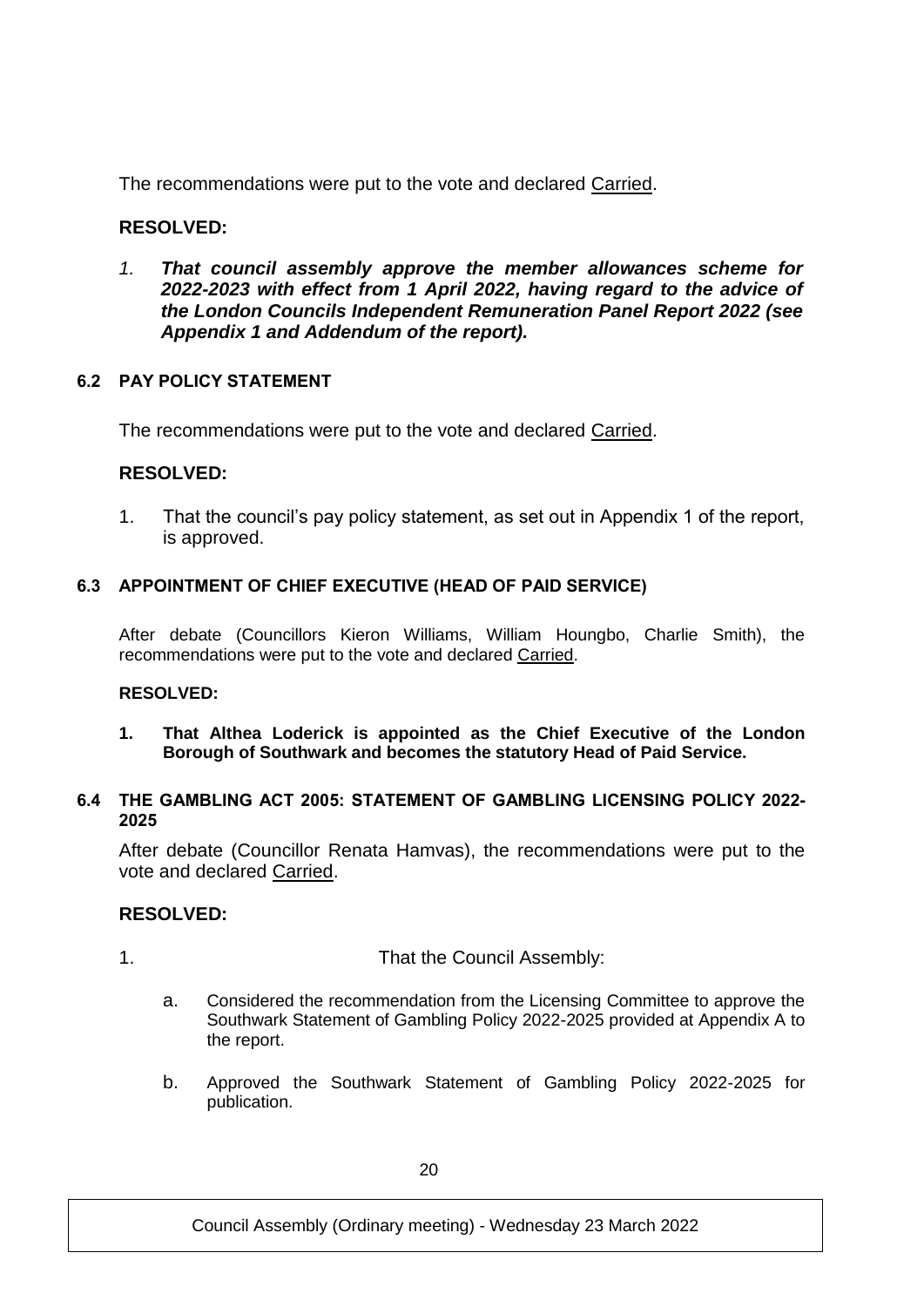# **6.5 COUNCIL ASSEMBLY DATES AND CALENDAR OF MEETINGS 2022-2023**

After debate (Councillor Nick Dolezal), the recommendations were put to the vote and declared Carried.

# **RESOLVED:**

1. That council assembly agreed the following dates for meetings of council assembly be fixed in the council calendar for the 2022-23 municipal year:

| <b>Council Assembly</b>                | <b>Type of Meeting</b>               |
|----------------------------------------|--------------------------------------|
| Saturday 21 May 2022 at Annual Meeting |                                      |
| 11.00am                                | Note: To be held jointly with Civic  |
| (Date as agreed by                     | council   Awards Ceremony            |
| assembly 24 March 2021)                |                                      |
| Wednesday 13 July 2022                 | Ordinary meeting                     |
| Wednesday 23 November 2022             | Ordinary meeting                     |
| Wednesday 22 February 2023             | Budget and council tax setting       |
| Wednesday 22 March 2023                | Ordinary meeting                     |
| Saturday 20 May 2023 at 11am           | Annual meeting                       |
| Alternative date: Monday 22 May        | Note: May be held jointly with Civic |
| 2023 at 7pm                            | <b>Awards Ceremony</b>               |

2. That council assembly noted the calendar of council meetings for the 2022-23 municipal year as shown at Appendix 1 of the report.

# **6.6 SPECIAL URGENCY AND URGENT IMPLEMENTATION DECISIONS - ANNUAL REPORT**

The recommendations were put to the vote and declared Carried.

# **RESOLVED:**

2. That council assembly noted the schedule of special urgency and urgent implementation decisions (set out in Appendix 1 of the report) taken in accordance with access to information procedure rules 19 and 20.

# **7. AMENDMENTS**

The amendments are set out in supplemental agenda 2.